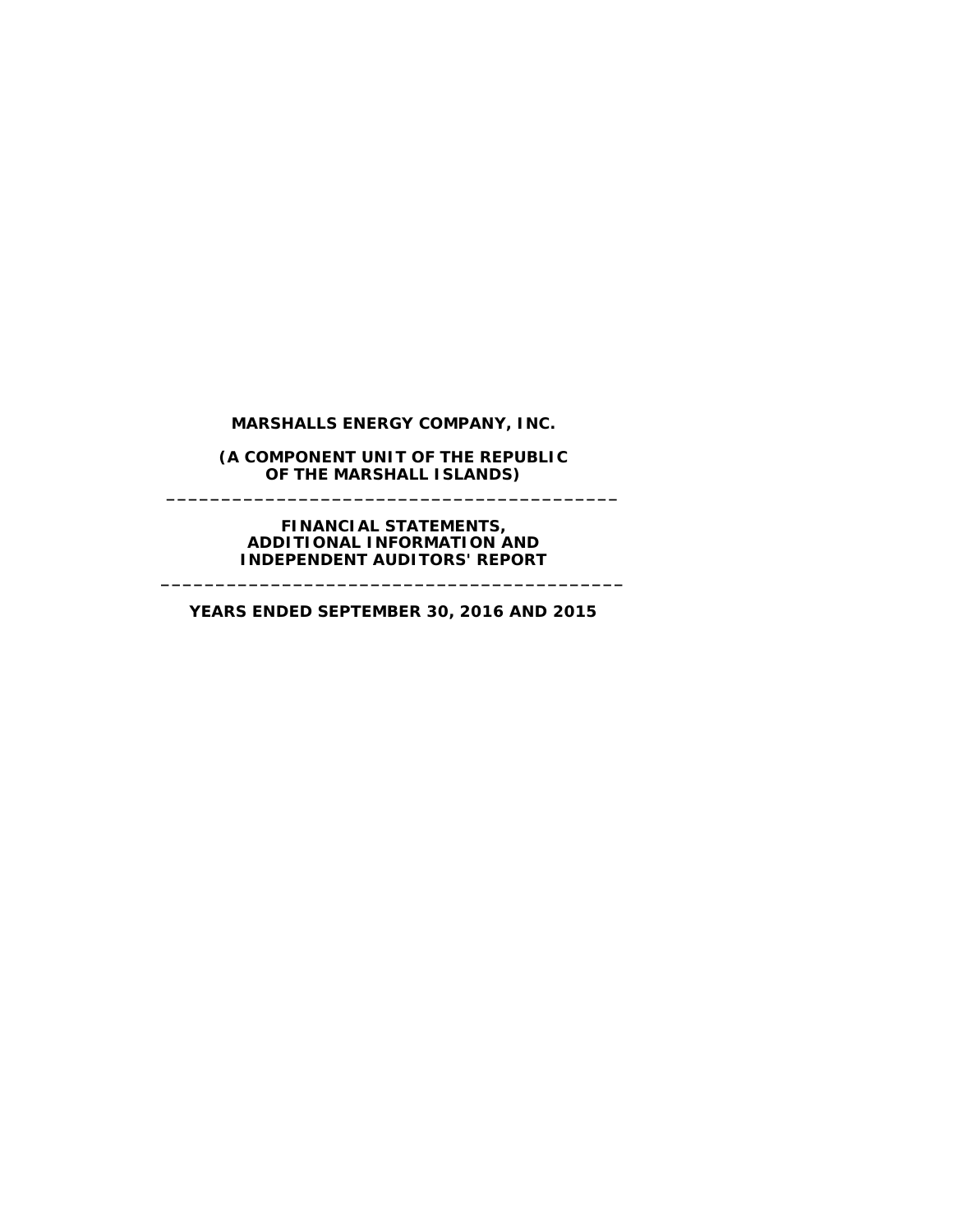Years Ended September 30, 2016 and 2015 Table of Contents

|     |                                                                                                                                                                                            | Page No. |
|-----|--------------------------------------------------------------------------------------------------------------------------------------------------------------------------------------------|----------|
| Ι.  | INDEPENDENT AUDITORS' REPORT                                                                                                                                                               | 1        |
| П.  | MANAGEMENT'S DISCUSSION AND ANALYSIS                                                                                                                                                       | 3        |
| HL. | <b>FINANCIAL STATEMENTS:</b>                                                                                                                                                               |          |
|     | Statements of Net Position                                                                                                                                                                 | 8        |
|     | Statements of Revenues, Expenses and Changes in Net Position                                                                                                                               | 10       |
|     | Statements of Cash Flows                                                                                                                                                                   | 11       |
|     | Notes to Financial Statements                                                                                                                                                              | 13       |
| IV. | OTHER SUPPLEMENTARY INFORMATION:                                                                                                                                                           |          |
|     | Schedule of Revenues, Expenses and Changes in Net Position by Division                                                                                                                     | 26       |
| V.  | INDEPENDENT AUDITORS' REPORT ON COMPLIANCE WITH<br><b>LAWS AND REGULATIONS</b>                                                                                                             |          |
|     | Independent Auditors' Report on Internal Control Over Financial<br>Reporting and on Compliance and Other Matters Based on an<br>Audit of Financial Statements Performed in Accordance with |          |
|     | Government Auditing Standards                                                                                                                                                              | 27       |
|     | Schedule of Findings and Responses                                                                                                                                                         | 29       |
|     | Unresolved Prior Year Findings                                                                                                                                                             | 33       |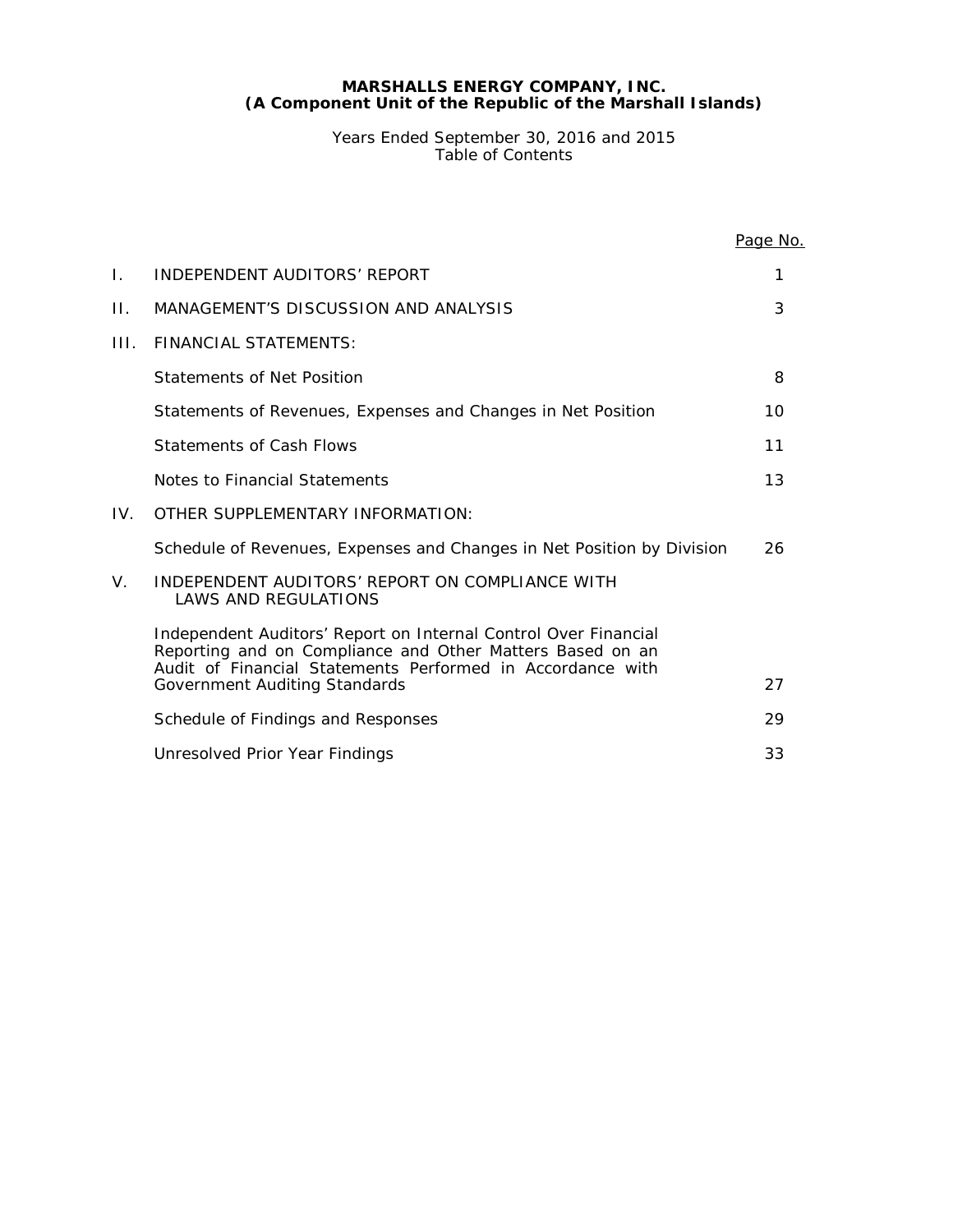# **Deloitte.**

Deloitte & Touche LLP 361 South Marine Corps Drive Tamuning, GU 96913 USA

Tel: +1 (671) 646-3884 Fax: +1 (671) 649-4265

www.deloitte.com

# **INDEPENDENT AUDITORS' REPORT**

Board of Directors Marshalls Energy Company, Inc.:

# **Report on the Financial Statements**

We have audited the accompanying financial statements of the Marshalls Energy Company, Inc. (MEC), a component unit of the Republic of the Marshall Islands, which comprise the statements of net position as of September 30, 2016 and 2015, and the related statements of revenues, expenses and changes in net position and of cash flows for the years then ended, and the related notes to the financial statements.

# *Management's Responsibility for the Financial Statements*

Management is responsible for the preparation and fair presentation of these financial statements in accordance with accounting principles generally accepted in the United States of America; this includes the design, implementation, and maintenance of internal control relevant to the preparation and fair presentation of financial statements that are free from material misstatement, whether due to fraud or error.

# *Auditors' Responsibility*

Our responsibility is to express an opinion on these financial statements based on our audits. We conducted our audits in accordance with auditing standards generally accepted in the United States of America and the standards applicable to financial audits contained in *Government Auditing Standards,* issued by the Comptroller General of the United States. Those standards require that we plan and perform the audit to obtain reasonable assurance about whether the financial statements are free from material misstatement.

An audit involves performing procedures to obtain audit evidence about the amounts and disclosures in the financial statements. The procedures selected depend on the auditor's judgment, including the assessment of the risks of material misstatement of the financial statements, whether due to fraud or error. In making those risk assessments, the auditor considers internal control relevant to the entity's preparation and fair presentation of the financial statements in order to design audit procedures that are appropriate in the circumstances, but not for the purpose of expressing an opinion on the effectiveness of the entity's internal control. Accordingly, we express no such opinion. An audit also includes evaluating the appropriateness of accounting policies used and the reasonableness of significant accounting estimates made by management, as well as evaluating the overall presentation of the financial statements.

We believe that the audit evidence we have obtained is sufficient and appropriate to provide a basis for our audit opinion.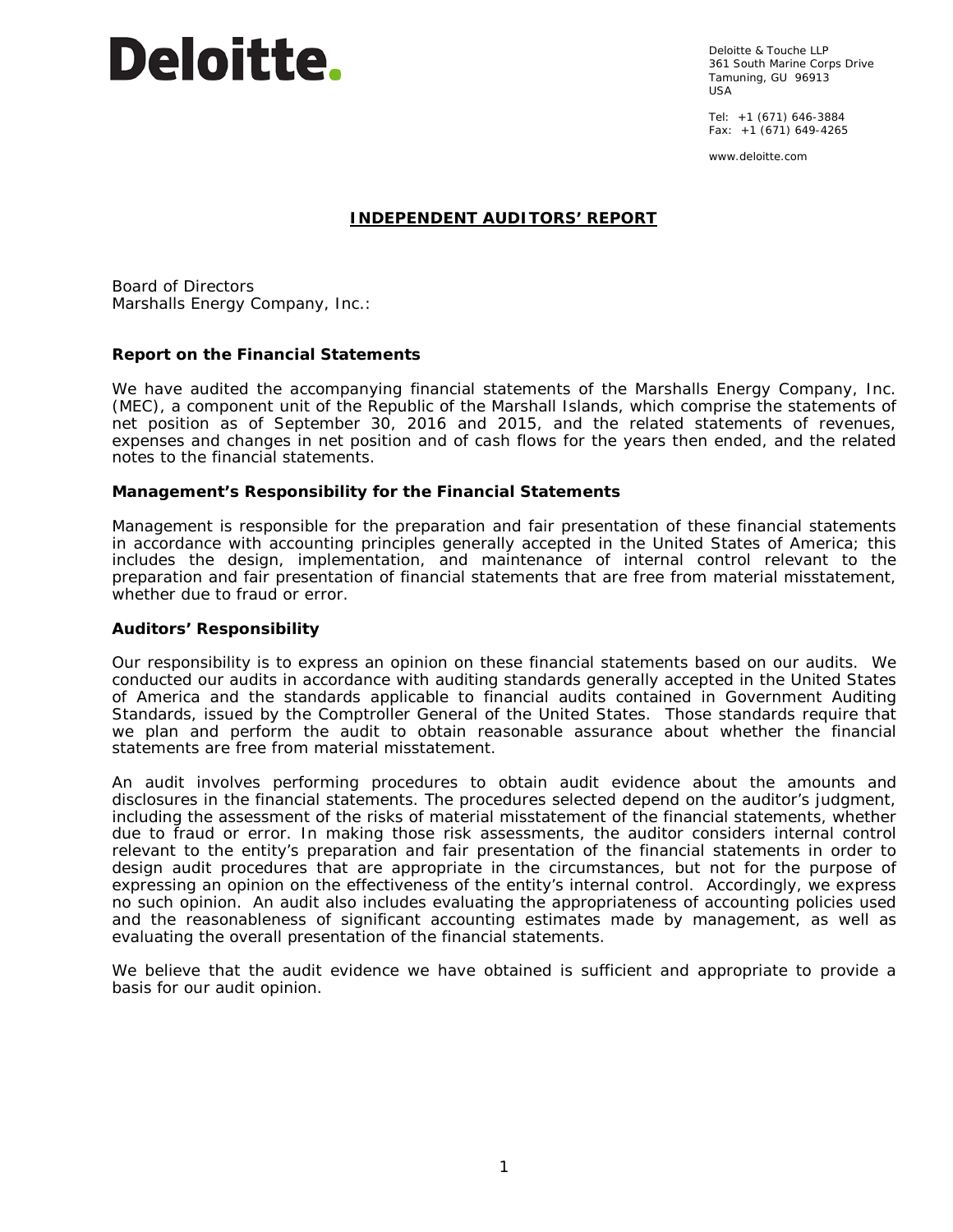# *Opinion*

In our opinion, the financial statements referred to above present fairly, in all material respects, the financial position of the Marshalls Energy Company, Inc. as of September 30, 2016 and 2015, and the results of its operations and its cash flows for the years then ended in accordance with accounting principles generally accepted in the United States of America.

# *Other Matters*

# *Required Supplementary Information*

Accounting principles generally accepted in the United States of America require that the Management's Discussion and Analysis on pages 3 to 7 be presented to supplement the financial statements. Such information, although not a part of the financial statements, is required by the Governmental Accounting Standards Board who considers it to be an essential part of financial reporting for placing the financial statements in an appropriate operational, economic, or historical context. We have applied certain limited procedures to the required supplementary information in accordance with auditing standards generally accepted in the United States of America, which consisted of inquiries of management about the methods of preparing the information and comparing the information for consistency with management's responses to our inquiries, the financial statements, and other knowledge we obtained during our audit of the financial statements. We do not express an opinion or provide any assurance on the information because the limited procedures do not provide us with sufficient evidence to express an opinion or provide any assurance.

# *Other Supplementary Information*

Our audits were conducted for the purpose of forming an opinion on the financial statements as a whole. The Other Supplementary Information listed in the accompanying table of contents is presented for purposes of additional analysis and is not a required part of the financial statements. The Other Supplementary Information is the responsibility of MEC's management and was derived from and relates directly to the underlying accounting and other records used to prepare the financial statements. Such information has been subjected to the auditing procedures applied in the audit of the financial statements and certain additional procedures, including comparing and reconciling such information directly to the underlying accounting and other records used to prepare the financial statements or to the financial statements themselves, and other additional procedures in accordance with auditing standards generally accepted in the United States of America. In our opinion, the Other Supplementary Information is fairly stated, in all material respects, in relation to the financial statements as a whole.

# **Other Reporting Required by** *Government Auditing Standards*

In accordance with *Government Auditing Standards*, we have also issued our report dated April 19, 2017, on our consideration of MEC's internal control over financial reporting and on our tests of its compliance with certain provisions of laws, regulations, contracts, and grant agreements and other matters. The purpose of that report is to describe the scope of our testing of internal control over financial reporting and compliance and the results of that testing, and not to provide an opinion on internal control over financial reporting or on compliance. That report is an integral part of an audit performed in accordance with *Government Auditing Standards* in considering MEC's internal control over financial reporting and compliance.

 $\sqrt{d}$ 

April 19, 2017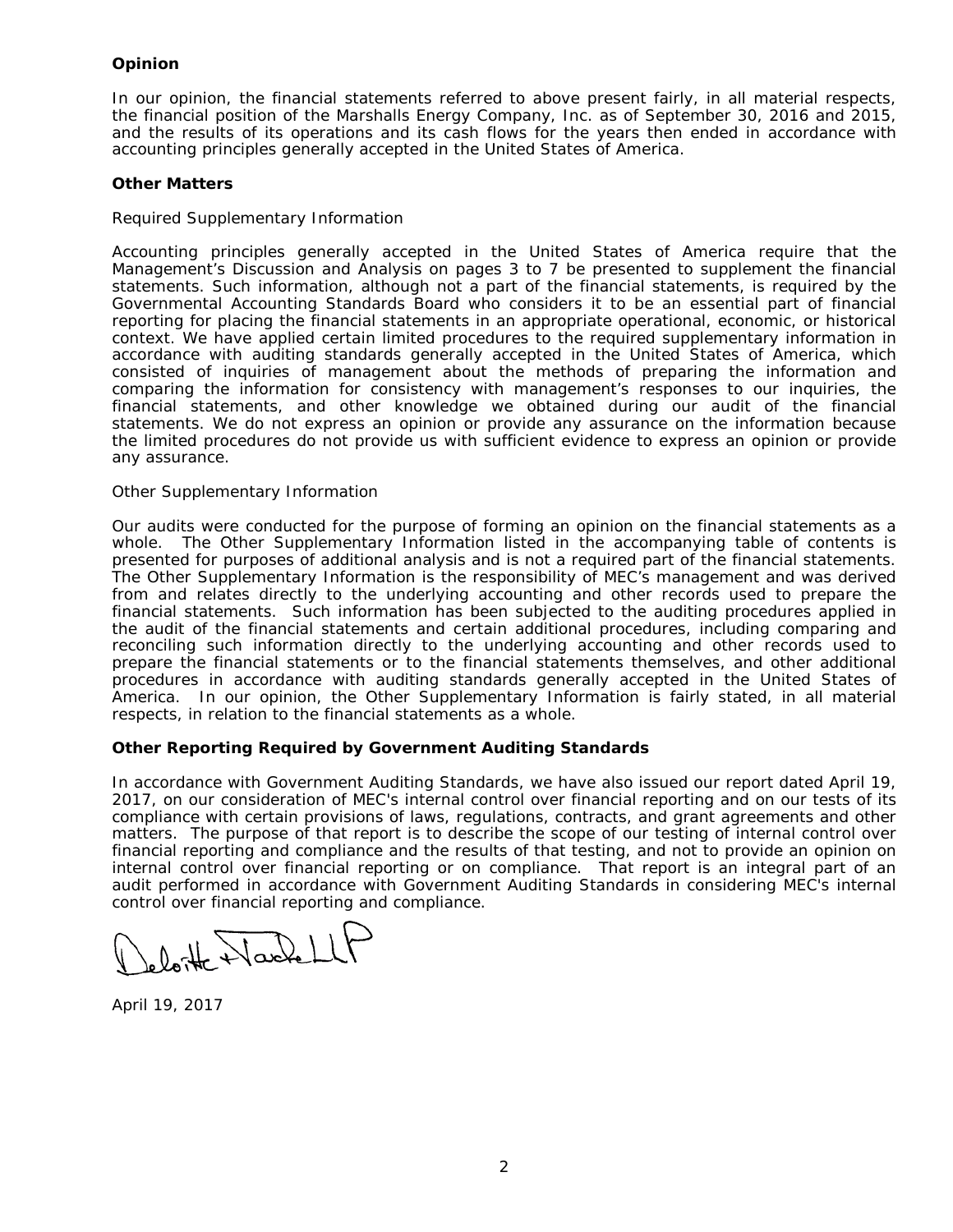Management's Discussion and Analysis Years Ended September 30, 2016 and 2015

Marshalls Energy Company, Inc. (MEC) herewith presents a discussion and analysis of the company's financial performance for the fiscal year ended 30<sup>th</sup> September, 2016. It is to be read in conjunction with the financial statements following this section.

# **FINANCIAL HIGHLIGHTS**

MEC's net position increased by \$6.5 million in fiscal year 2016 compared to an increase of \$1.3 million in fiscal year 2015. The increase in net postion mainly relates to increase in operating income from utility operations and increase in non-operating income.

In 2016, total net utility operating revenues were \$17.1 million, an increase of \$0.72 million from \$16.4 million in net utility operating revenues in 2015.

Total utility operating expenses were \$14.4 million and \$17.5 million in 2016 and 2015, respectively. The decrease of \$3.1 million or the same rate of 17% is mainly attributed to the fuel cost component and is in line with the drop in global fuel prices experienced in 2016. Fuel cost continues to be a significant component of generation operating costs and represents 45% of total operating costs in 2016 compared to 51% in 2015.

Total net operating revenues for non-utility operations, fuel sales being the major component, were \$12.0 million and \$20.5 million in 2016 and 2015, respectively. Total non-utility operating expenses decreased by \$8.1 million, from \$18.4 million in 2015 to \$10.3 million in 2016. The decrease relates to both the decrease in global fuel prices and decrease in sales volume for 2016.

In 2015, MEC was awarded the State Bulk Fuel Revolving Fund Grant from the Rural Utilities Service (RUS) in the amount of \$1.0 million for the establishment of a bulk fuel revolving loan fund to assist in reducing the cost of securing adequate fuel supplies for its operations. The amount recorded as grant income in 2016 is approximately \$0.9 million.

MEC also received \$50,000 in grant from the International Union for Conservation of Nature and Natural Resources (IUCN), through RepMar, for the Fuel and Waste Oil Management System Upgrade and \$726,262 under the Japan Government Non-Project Grant Aid for fuel support.

MEC received subsidies from RepMar of \$0.9 million in 2016 compared to subsidies of \$0.5 million in 2015; \$0.6 million as cost recovery for the operations of Wotje and Jaluit power plants and \$0.3 million for assistance and support to fund the gap in solar tariff for maintenance services towards solar unit in the outer islands.

# **FINANCIAL ANALYSIS OF MEC**

The Statement of Net Position and the Statement of Revenues, Expenses and Changes in Net Position provide an indication of MEC's financial condition. MEC's net position (deficiency) reflect the difference between total assets and total liabilities. An increase in net position over time normally indicates an improvement in financial condition. As illustrated in the figures below, MEC's net position increased for the year ended 30<sup>th</sup> September, 2016.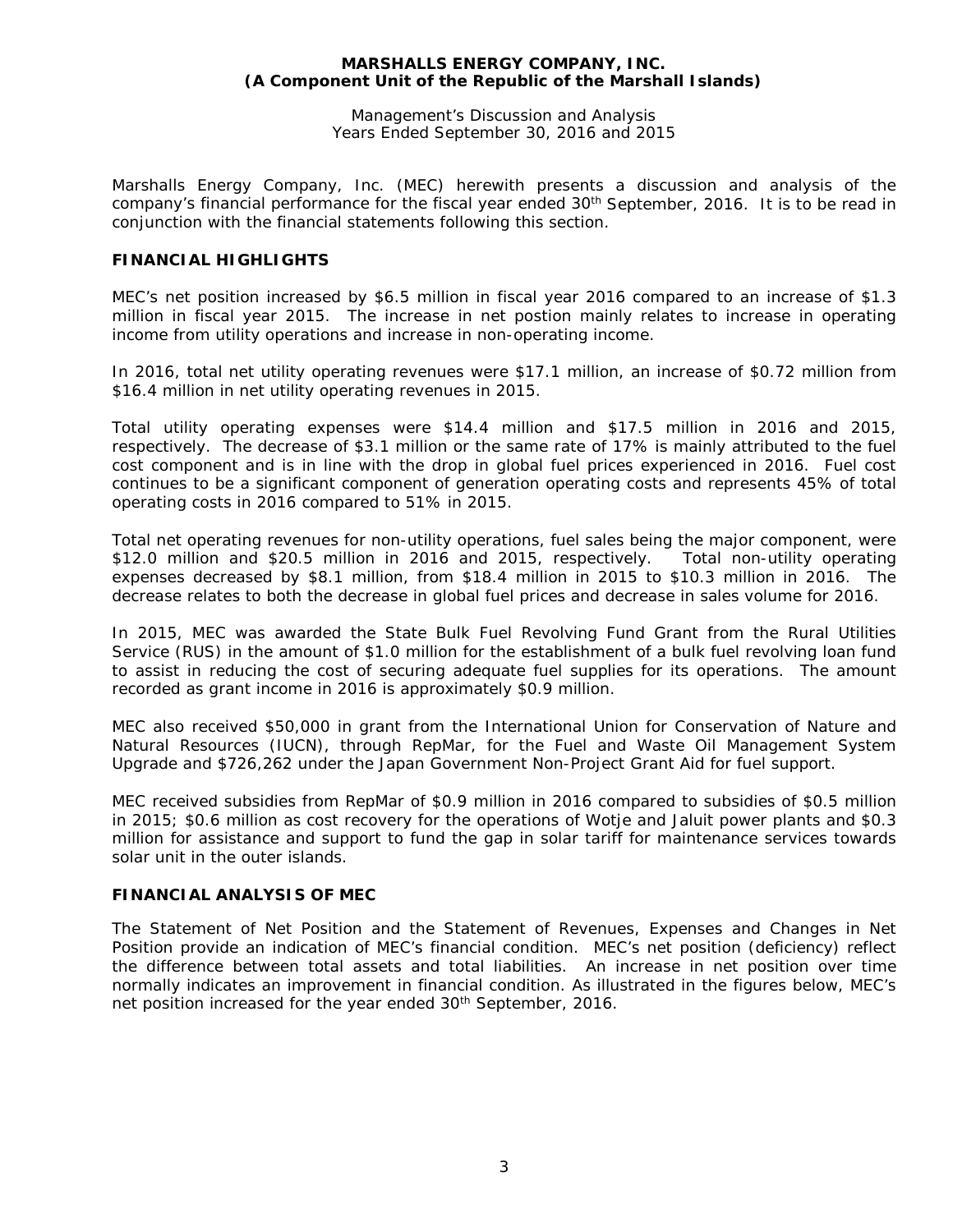Management's Discussion and Analysis Years Ended September 30, 2016 and 2015

|                                     | 2016                 | 2015             | 2014        |
|-------------------------------------|----------------------|------------------|-------------|
| Current and other assets            | \$<br>11,353,071 \$  | 9,743,985<br>\$  | 13,067,748  |
| Capital and other noncurrent assets | 11,116,477           | 11,917,469       | 9,862,843   |
| Total assets                        | 22,469,548           | 21,661,454       | 22,930,591  |
| Current liabilities                 | 9,752,028            | 13,929,341       | 14,863,715  |
| Non-current liabilities             | 8,896,267            | 10,417,977       | 12,006,371  |
| <b>Total liabilities</b>            | 18,648,295           | 24,347,318       | 26,870,086  |
| Net position:                       |                      |                  |             |
| Invested in capital assets          | 7,651,945            | 7,203,824        | 4,646,317   |
| Restricted                          | 312,308              |                  |             |
| Deficiency                          | (4, 143, 000)        | (9,889,688)      | (8,585,812) |
| Total net position (deficiency)     | \$<br>$3,821,253$ \$ | $(2,685,864)$ \$ | (3,939,495) |

The Summary Statement of Net Position for MEC is presented below:

Total assets increased by \$0.8 million (or 4%) from 2015 to 2016 and decreased by \$1.3 million (or -6%) from 2014 to 2015. The increase in total assets in 2016 mainly relates to the net impact of decrease in non-current assets of \$0.8 million, decrease in net accounts receivable of \$0.4 million, increase in fuel and supplies of \$0.7 million and increase in cash and TCD of \$1.2 million. The decrease in total assets by \$1.3 million (or -6%) from 2014 to 2015 mainly relates the net impact of increase in non-current assets of \$2.1 million, decrease in net accounts receivable of \$2.5 million and decrease in fuel and supplies of \$1.1 million.

Construction work in progress as of September 30, 2016 consisted of engine repair works for engine#3 (under ADB grant) of \$1.4 million and tank refurbishment works for \$0.5 million.

Refer to note #4 to the accompanying financial statements for additional information relating to capital assets.

Total liabilities decreased in the amount of \$5.7 million from \$24.3 million in 2015 to \$18.6 million in 2016. The overall decrease of \$5.7 million (or -23%) is mainly attributable to the net impact of the decrease in accounts payable - other of \$0.9 million, decrease in short-term debt of \$2.4 million, decrease in unearned income of \$1.0 million, and decrease in long-term debt of \$1.5 million compared to 2015.

Refer to notes  $#5$  and  $#6$  to the accompanying financial statements for additional information relating to long-term and short-term debt, respectively.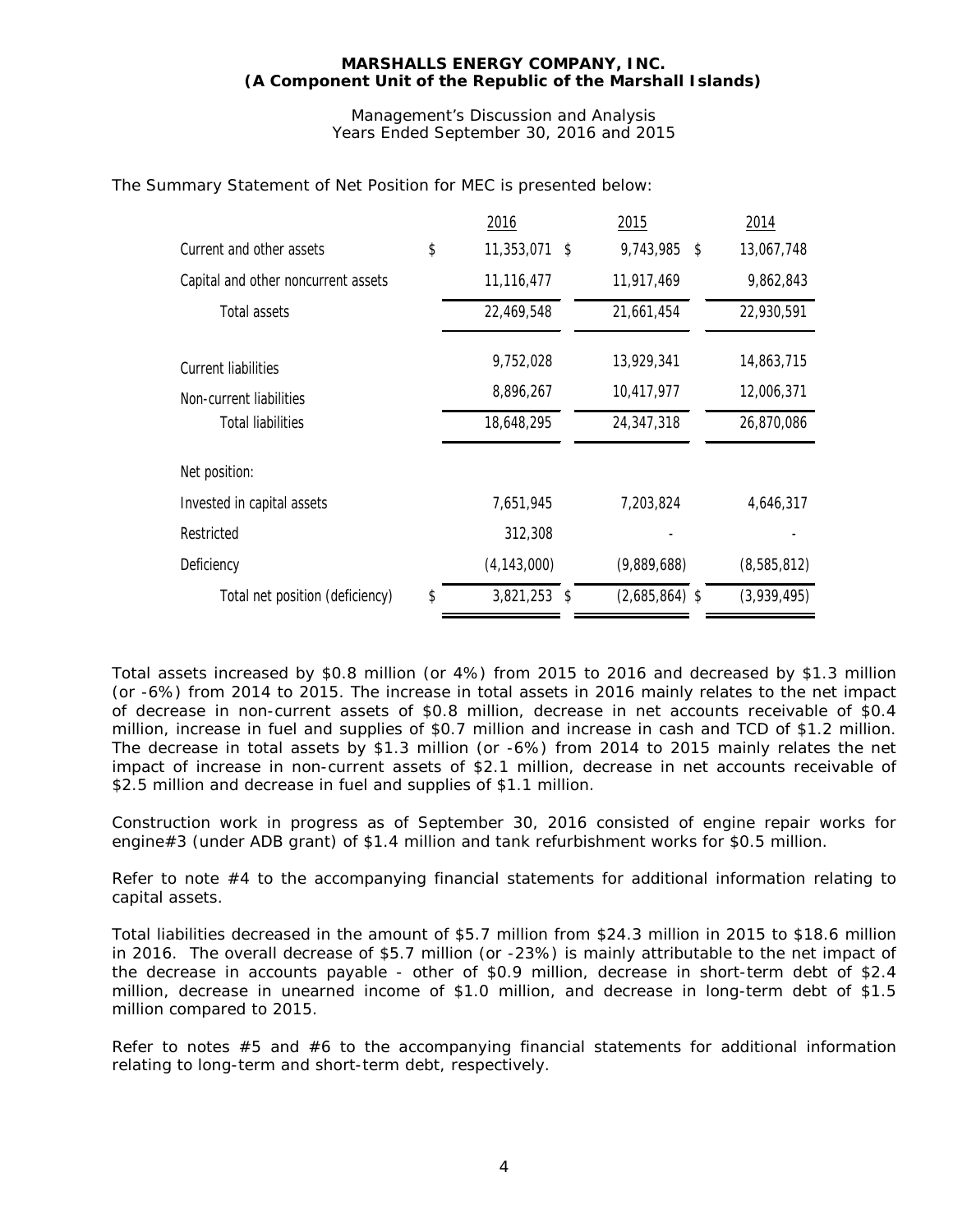# Management's Discussion and Analysis Years Ended September 30, 2016 and 2015

A summary of MEC's Statement of Revenues, Expenses and Changes in Net Position is presented below:

|                         | 2016                  | 2015            | 2014       |
|-------------------------|-----------------------|-----------------|------------|
| Revenue:                |                       |                 |            |
| Utility revenue         | \$<br>17,087,488 \$   | 16,362,849 \$   | 19,435,950 |
| Non-utility revenue     | 12,003,501            | 20,534,640      | 31,788,150 |
| <b>Total Revenue</b>    | 29,090,989            | 36,897,489      | 51,224,100 |
|                         |                       |                 |            |
| Expenses:               |                       |                 |            |
| Utility expenses        | 14,411,062            | 17,459,394      | 21,469,083 |
| Non-utility expenses    | 10,318,720            | 18,439,898      | 29,665,616 |
| Total expenses          | 24,729,782            | 35,899,292      | 51,134,699 |
| Operating profit        | 4,361,207             | 998,197         | 89,401     |
|                         |                       |                 |            |
| RMI subsidy             | 942,400               | 475,168         | 694,400    |
| Other grants            | 1,695,383             | 80,880          |            |
| Contributions to RepMar | (183, 968)            |                 |            |
| Interest expense        | (307, 905)            | (555, 692)      | (495, 873) |
| Capital contributions   |                       | 255,078         |            |
|                         | 2,145,910             | 255,434         | 198,527    |
| Change in net position  | \$<br>\$<br>6,507,117 | \$<br>1,253,631 | 287,928    |

The Statements of Revenue, Expenses and Changes in Net Position identify the various revenue and expense items that contributed to the change in net position. MEC's total revenue decreased in 2016 by \$7.8 million (or-21%) to a total of \$29.1 million compared to \$36.9 million in 2015.

Utility revenue increased by \$0.7 million (or 4%) from \$16.4 million in 2015 to \$17.1 million in 2016. The slight increase relates to increase in cash power sales compared to 2015.

Non-utility revenue is mainly fuel sales. Non-utility revenue decreased by \$8.5 million (or -42%) in 2016 to \$12.0 million compared to \$20.5 million in 2015. The decrease relates to decrease in global fuel prices and decrease in sales volume for 2016.

The operating income in 2016 was approximately \$4.4 million compared to an operating income of \$998,197 and \$89,401 in 2015 and 2014, respectively.

Total expenses decreased by \$11.2 million from \$35.9 million in 2015 to \$24.7 million in 2016. Non-utility expenses decreased by \$8.1 million while utility expenses decreased by \$3.0 million.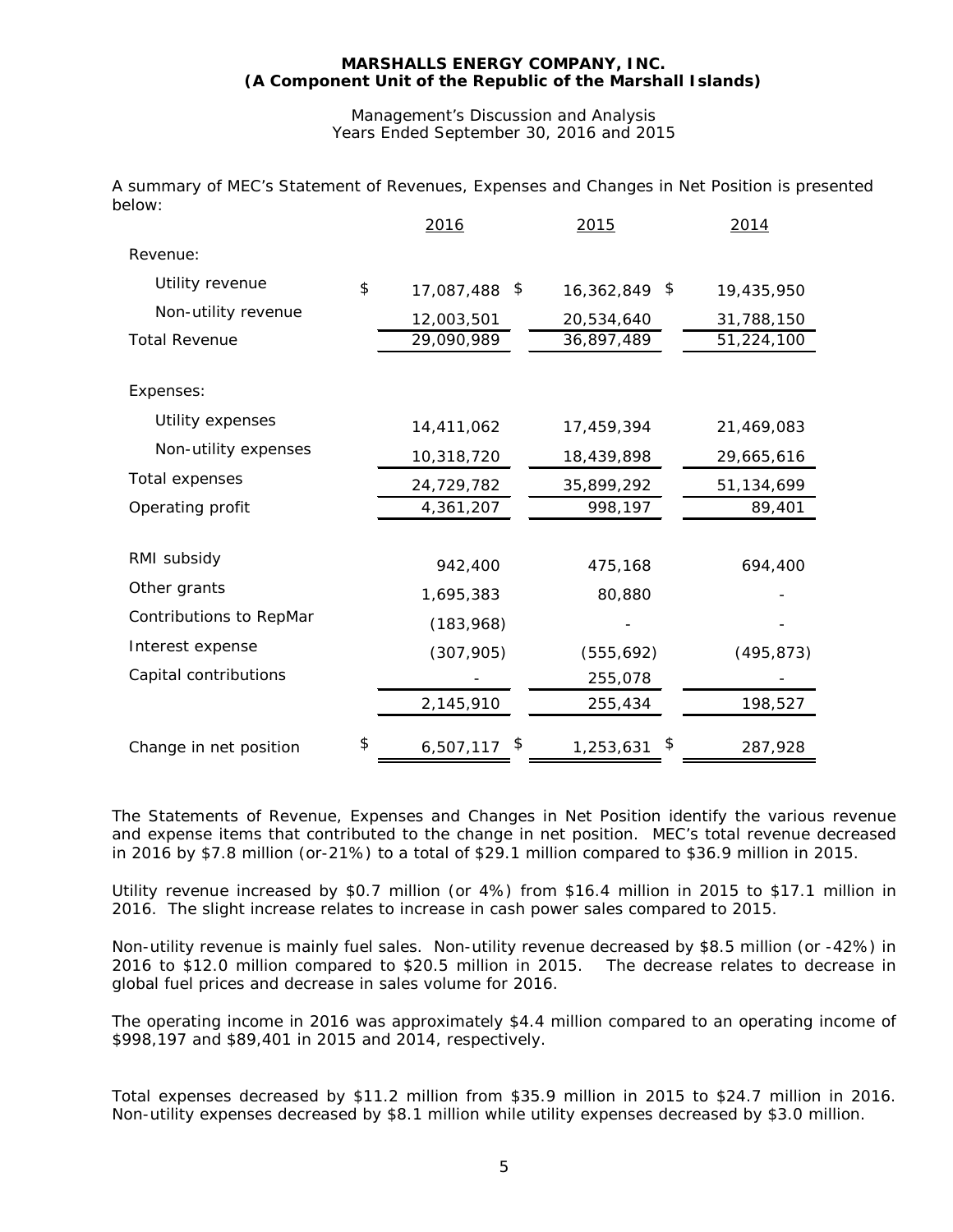Management's Discussion and Analysis Years Ended September 30, 2016 and 2015



The graphic below shows the major components of revenue from 2011 through to 2016:

# **MEC FOCUS IN THE COMING FISCAL YEAR**

MEC's focus in the coming fiscal year includes but not limited to:

- Revision and update of MEC's CRP and Strategic Plan. The CRP was an aggressive roadmap in MEC's efforts to revive the company's core operations and financials within a three year timeframe from 2010.
- While most of the objectives were completed by the end of 2016, there are several goals and objectives which are at various stages of progress and completion and these will be rolled over to the newly updated CRP which will be revised during 2017.
- Enforcement of disconnection policy. As long as MEC allows outstanding accounts receivable balances to age, the greater MEC's risk and exposure is to bad debt and continued cash flow constraints.
- Continue with repair works for Engine#3
- Promote energy efficiency and conservation among consumers. In support of RepMar's National Energy Plan to provide affordable, reliable, clean energy and to sustain quality of life, MEC must start to play an active role in creating awareness and providing consumers with the resources to conserve energy. Although energy conservation will result in decreased annual revenue, the more significant and lasting impact will be the power generation cost savings and social responsibility to educate consumers to be more energy efficient.

Management's Discussion and Analysis for the year ended September 30, 2015 is set forth in the report on the audit of MEC's financial statements dated June 29, 2016. That Discussion and Analysis explains the major factors impacting the 2015 financial statements.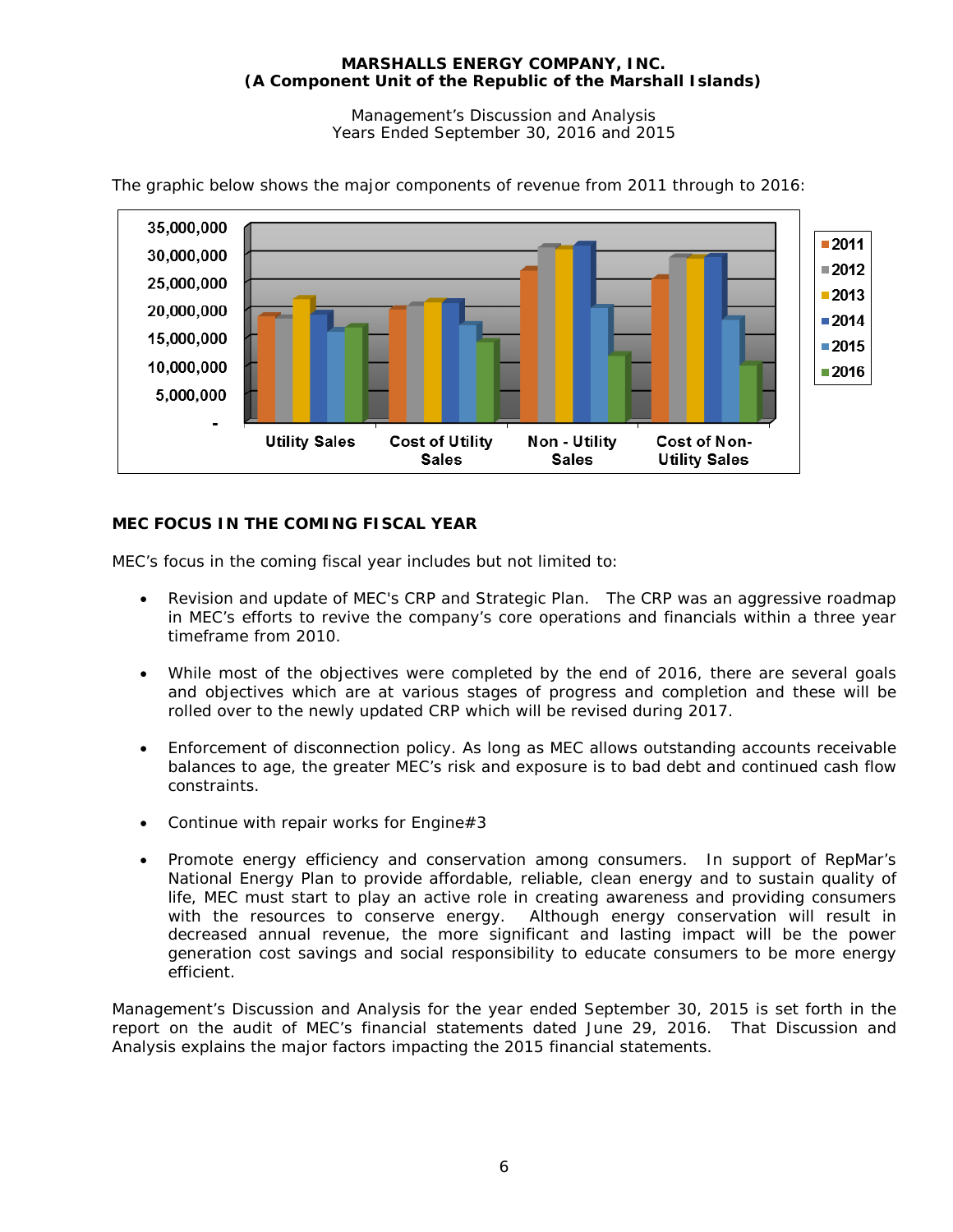Management's Discussion and Analysis Years Ended September 30, 2016 and 2015

# **ADDITIONAL FINANCIAL INFORMATION**

This discussion and analysis is designed to provide MEC's customers and other stake holders with an overview of the company's operations and financial condition as at 30<sup>th</sup> September, 2016. Should the reader have questions regarding the information included in this report, or wish to request additional financial information, please contact the Marshalls Energy Company, Inc. Chief Executive Officer at P.O. Box 1439, Majuro, Marshall Islands, MH 96960.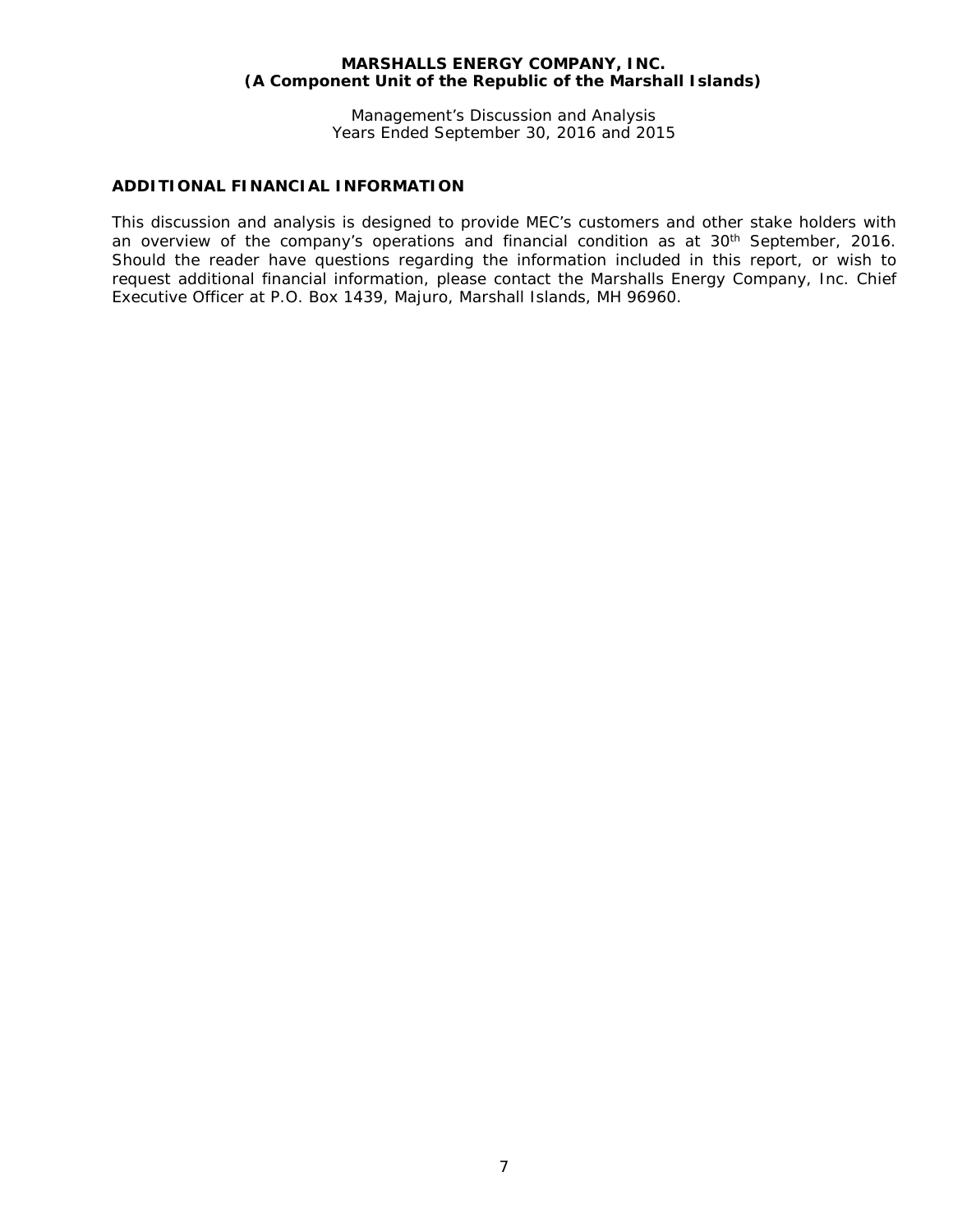# Statements of Net Position

September 30, 2016 and 2015

| <b>ASSETS</b>                                                                                                      | 2016                                          | 2015                                          |
|--------------------------------------------------------------------------------------------------------------------|-----------------------------------------------|-----------------------------------------------|
| Utility plant:<br>Electric plant in service<br>Less accumulated depreciation and amortization                      | \$<br>29,251,388 \$<br>(20, 471, 350)         | 25,883,284<br>(19, 717, 090)                  |
| Construction work in progress                                                                                      | 8,780,038<br>1,914,739                        | 6,166,194<br>5,152,249                        |
| Net utility plant                                                                                                  | 10,694,777                                    | 11,318,443                                    |
| Nonutility property<br>Less accumulated depreciation                                                               | 181,862<br>(181, 862)                         | 181,862<br>(178, 902)                         |
| Nonutility property, net                                                                                           |                                               | 2,960                                         |
| Total capital assets                                                                                               | 10,694,777                                    | 11,321,403                                    |
| Due from employees, net of current portion<br>Long-term replacement parts                                          | 68,845<br>352,855                             | 98,171<br>497,895                             |
| Total non-current assets                                                                                           | 11, 116, 477                                  | 11,917,469                                    |
| Current assets:<br>Cash<br>Time certificates of deposit                                                            | 811,413<br>2,099,316                          | 546,983<br>1,124,752                          |
| Accounts receivable:<br>Electricity<br>RepMar and other affiliates<br>Due from employees, current portion<br>Other | 4,767,312<br>6,054,559<br>51,407<br>1,628,421 | 5,204,353<br>5,223,346<br>38,746<br>2,034,585 |
| Total accounts receivable                                                                                          | 12,501,699                                    | 12,501,030                                    |
| Less allowance for uncollectible accounts                                                                          | (6, 537, 734)                                 | (6, 173, 573)                                 |
| Net accounts receivable                                                                                            | 5,963,965                                     | 6,327,457                                     |
| Fuel and supplies<br>Prepayments<br>Security deposit                                                               | 2,214,047<br>164,330<br>100,000               | 1,472,285<br>172,508<br>100,000               |
| Total current assets                                                                                               | 11,353,071                                    | 9,743,985                                     |
| <b>Total assets</b>                                                                                                | \$<br>22,469,548 \$                           | 21,661,454                                    |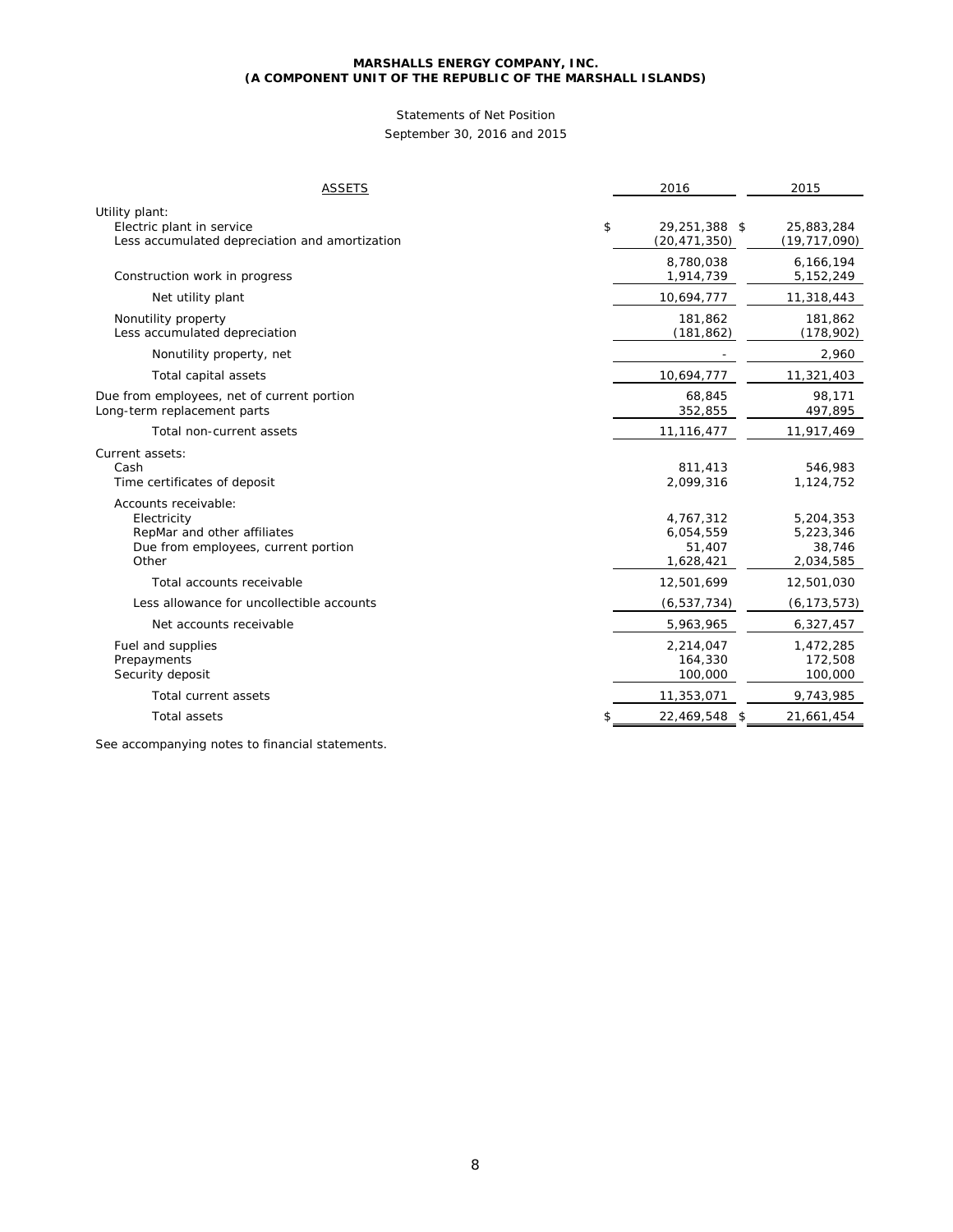# Statements of Net Position, Continued September 30, 2016 and 2015

| NET POSITION AND LIABILITIES        | 2016                | 2015         |
|-------------------------------------|---------------------|--------------|
| Net position:                       |                     |              |
| Net investment in capital assets    | \$<br>7,651,945 \$  | 7,203,824    |
| Restricted                          | 312,308             |              |
| Unrestricted                        | (4, 143, 000)       | (9,889,688)  |
|                                     |                     |              |
| Total net position                  | 3,821,253           | (2,685,864)  |
| Commitment and contingencies        |                     |              |
| Noncurrent liabilities:             |                     |              |
| Long-term debt                      | 8,896,267           | 10,417,977   |
| <b>Current liabilities:</b>         |                     |              |
| Short-term debt                     |                     | 2,351,607    |
| Current portion of long-term debt   | 1,492,550           | 1,425,585    |
| Accounts payable - fuel             | 2,685,211           | 2,787,718    |
| Accounts payable - other            | 998,921             | 1,931,418    |
| Payable to affiliates               | 643,165             | 594,331      |
| Accrued building and engine repairs | 300,000             | 300,000      |
| Accrued taxes                       | 2,293,021           | 1,633,901    |
| Other accrued liabilities           | 290,767             | 862,238      |
| Unearned income                     | 1,048,393           | 2,042,543    |
| <b>Total current liabilities</b>    | 9,752,028           | 13,929,341   |
| <b>Total liabilities</b>            | 18,648,295          | 24, 347, 318 |
| Total net position and liabilities  | \$<br>22,469,548 \$ | 21,661,454   |
|                                     |                     |              |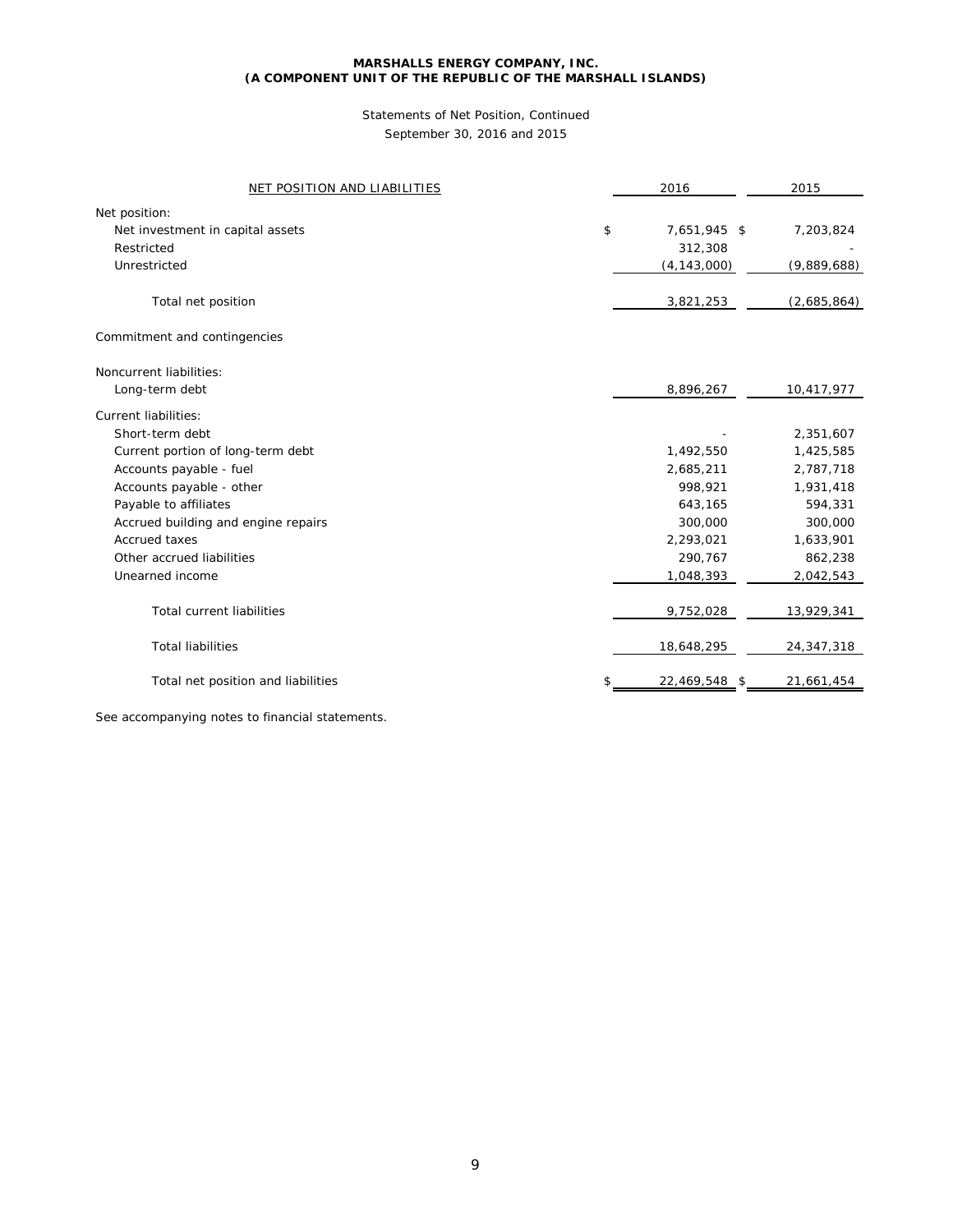# Statements of Revenues, Expenses and Changes in Net Position

Years Ended September 30, 2016 and 2015

|                                                                                                                                                | 2016                                                          | 2015                                                          |
|------------------------------------------------------------------------------------------------------------------------------------------------|---------------------------------------------------------------|---------------------------------------------------------------|
| Utility operations:<br>Operating revenues:<br>Electricity sales<br>Other                                                                       | \$<br>17,414,247 \$<br>34,943                                 | 16,516,116<br>42,434                                          |
| Provision for doubtful accounts                                                                                                                | 17,449,190<br>(361, 702)                                      | 16,558,550<br>(195, 701)                                      |
| Total net operating revenues                                                                                                                   | 17,087,488                                                    | 16,362,849                                                    |
| Operating expenses:<br>Cost of fuel<br>Cost of power<br>Administrative and general<br>Distribution operations<br>Depreciation and amortization | 6,529,849<br>3,767,246<br>1,711,038<br>1,159,694<br>1,243,235 | 8,881,201<br>3,911,319<br>1,803,348<br>1,537,237<br>1,326,289 |
| Total operating expenses                                                                                                                       | 14,411,062                                                    | 17,459,394                                                    |
| Operating income (loss) from utility operations                                                                                                | 2,676,426                                                     | (1,096,545)                                                   |
| Nonutility operations:<br>Operating revenues:<br>Fuel sales<br>Propane sales<br>Lubricants sales<br>Other                                      | 11,027,010<br>711,779<br>7,645<br>257,067                     | 19,628,292<br>683,457<br>65,865<br>157,026                    |
| Total net operating revenues                                                                                                                   | 12,003,501                                                    | 20,534,640                                                    |
| Operating expenses:<br>Cost of fuel<br>Cost of propane and lubricants<br>Other                                                                 | 9,475,749<br>426,694<br>416,277                               | 17,283,138<br>414,370<br>742,390                              |
| Total operating expenses                                                                                                                       | 10,318,720                                                    | 18,439,898                                                    |
| Operating income from nonutility operations                                                                                                    | 1,684,781                                                     | 2,094,742                                                     |
| Operating earnings                                                                                                                             | 4,361,207                                                     | 998,197                                                       |
| Nonoperating income (expense):<br>RepMar subsidy<br>Other grants<br>Interest expense<br>Contributions to RepMar                                | 942,400<br>1,695,383<br>(307, 905)<br>(183, 968)              | 475,168<br>80,880<br>(555, 692)                               |
| Total nonoperating income, net                                                                                                                 | 2,145,910                                                     | 356                                                           |
| Capital contributions:<br><b>Rural Utilities Service</b>                                                                                       |                                                               | 255,078                                                       |
| Change in net position                                                                                                                         | 6,507,117                                                     | 1,253,631                                                     |
| Net position at beginning of year                                                                                                              | (2,685,864)                                                   | (3,939,495)                                                   |
| Net position at end of year                                                                                                                    | \$<br>$3,821,253$ \$                                          | (2,685,864)                                                   |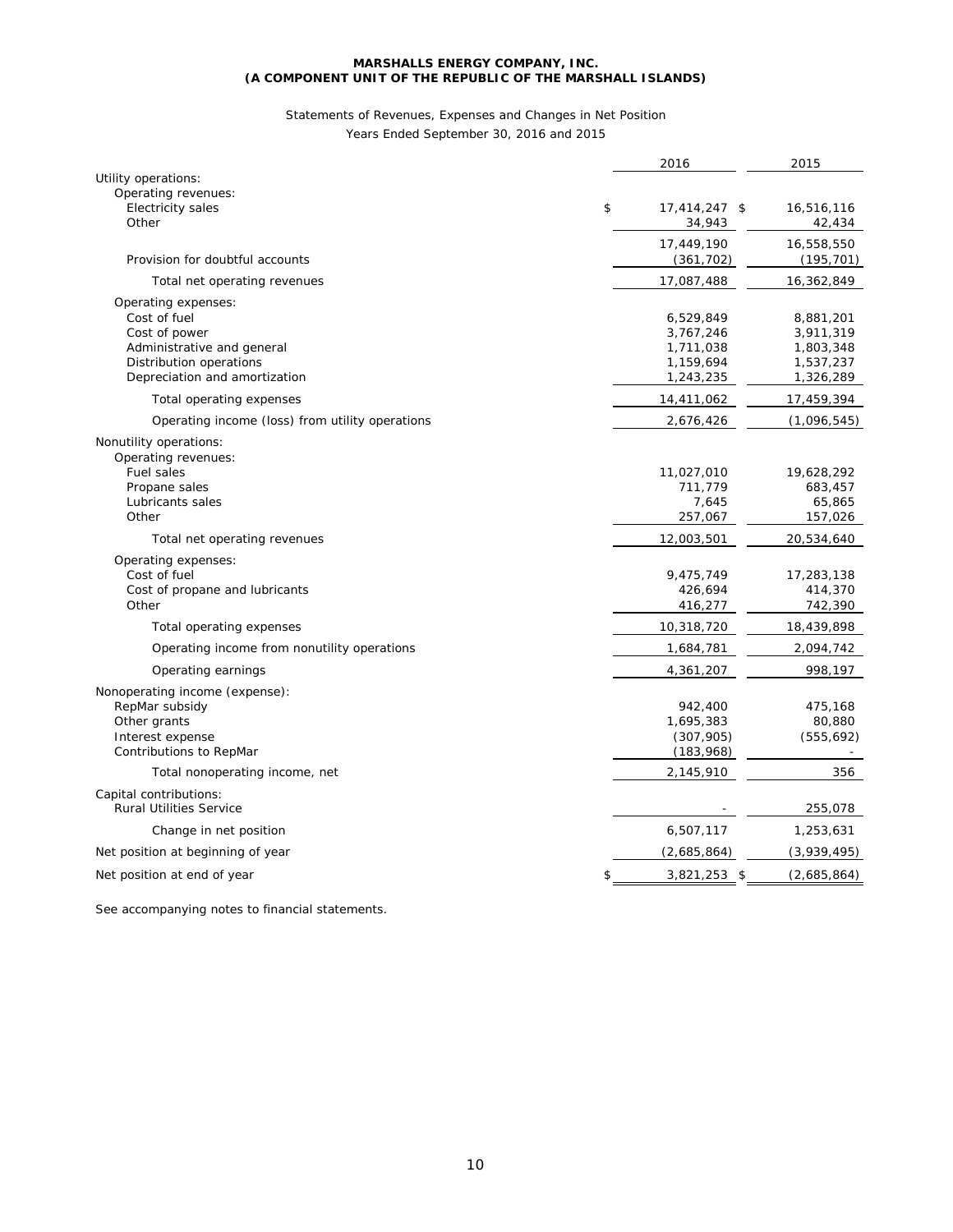# Statements of Cash Flows

Years Ended September 30, 2016 and 2015

|                                                              | 2016                  | 2015                  |
|--------------------------------------------------------------|-----------------------|-----------------------|
|                                                              |                       |                       |
| Cash flows from operating activities:                        |                       |                       |
| Cash received from customers                                 | \$<br>29,629,312 \$   | 39,303,576            |
| Cash payments to suppliers for goods and services            | (21, 217, 752)        | (32, 132, 135)        |
| Cash payments to employees for services                      | (2,987,152)           | (2,718,716)           |
| Net cash provided by operating activities                    | 5,424,408             | 4,452,725             |
| Cash flows from noncapital financing activities:             |                       |                       |
| Subsidy from RepMar                                          | 444,800               | 475,168               |
| Grants received                                              | 50,000                | 80,880                |
| Payment to RepMar                                            | (183,968)             |                       |
| Net repayment of short-term debt                             | (2, 351, 607)         | (219, 534)            |
| Interest paid on short-term debt                             | (106, 418)            | (151, 598)            |
| Principal paid on long-term debt                             | (379,998)             | (615, 954)            |
| Interest paid on long-term debt                              | (75, 521)             | (87,065)              |
| Net cash used for noncapital financing activities            | (2,602,712)           | (518, 103)            |
| Cash flows from capital and related financing activities:    |                       |                       |
| Subsidy from RepMar                                          | 260,400               |                       |
| Acquisition and construction of capital assets               | (646, 539)            | (2,870,343)           |
| Capital contributions received                               |                       | 255,078               |
| Principal paid on long-term debt                             | (1,074,747)           | (1,015,841)           |
| Interest paid on long-term debt                              | (121, 816)            | (180, 690)            |
| Net cash used for capital and related financing activities   | (1,582,702)           | (3,811,796)           |
| Cash flows from investing activities:                        |                       |                       |
| Net investment in time certificates of deposit               | (974, 564)            | (106, 826)            |
| Net change in cash                                           | 264,430               | 16,000                |
| Cash at beginning of year                                    | 546,983               | 530,983               |
| Cash at end of year                                          | \$<br>811,413 \$      | 546,983               |
| Reconciliation of operating earnings to net cash provided by |                       |                       |
| operating activities:                                        |                       |                       |
| Operating earnings                                           | \$<br>4,361,207 \$    | 998,197               |
| Adjustments to reconcile operating earnings to net cash      |                       |                       |
| provided by operating activities:                            |                       |                       |
| Depreciation and amortization                                | 1,259,530             | 1,326,289             |
| Provision for doubtful accounts                              | 361,702               | 195,701               |
| Loss on disposal of asset                                    | 13,635                |                       |
| Decrease (increase) in assets:                               |                       |                       |
| Accounts receivable:                                         |                       |                       |
| Electricity                                                  | 439,500               | 1,357,695             |
| RepMar and other affiliates                                  | (594, 013)            | 1,018,905             |
| Due from employees                                           | 16,665                | (25,066)              |
| Other                                                        | 406,164<br>(741, 762) | (154, 692)<br>599,311 |
| Fuel and supplies<br>Prepayments                             |                       |                       |
| Long-term replacement parts                                  | 8,178<br>145,040      | (58, 224)             |
| Increase (decrease) in liabilities:                          |                       |                       |
| Accounts payable - fuel                                      | 623,756               | (2,947,728)           |
| Accounts payable - other                                     | (932, 497)            | 1,322,924             |
| Payable to affiliates                                        | 48,834                | (646, 379)            |
| <b>Accrued taxes</b>                                         | 659,120               | 616,662               |
| Other accrued liabilities                                    | (575, 621)            | 860,652               |
| Unearned income                                              | (75, 030)             | (11, 522)             |
| Net cash provided by operating activities                    | \$<br>$5,424,408$ \$  | 4,452,725             |
|                                                              |                       |                       |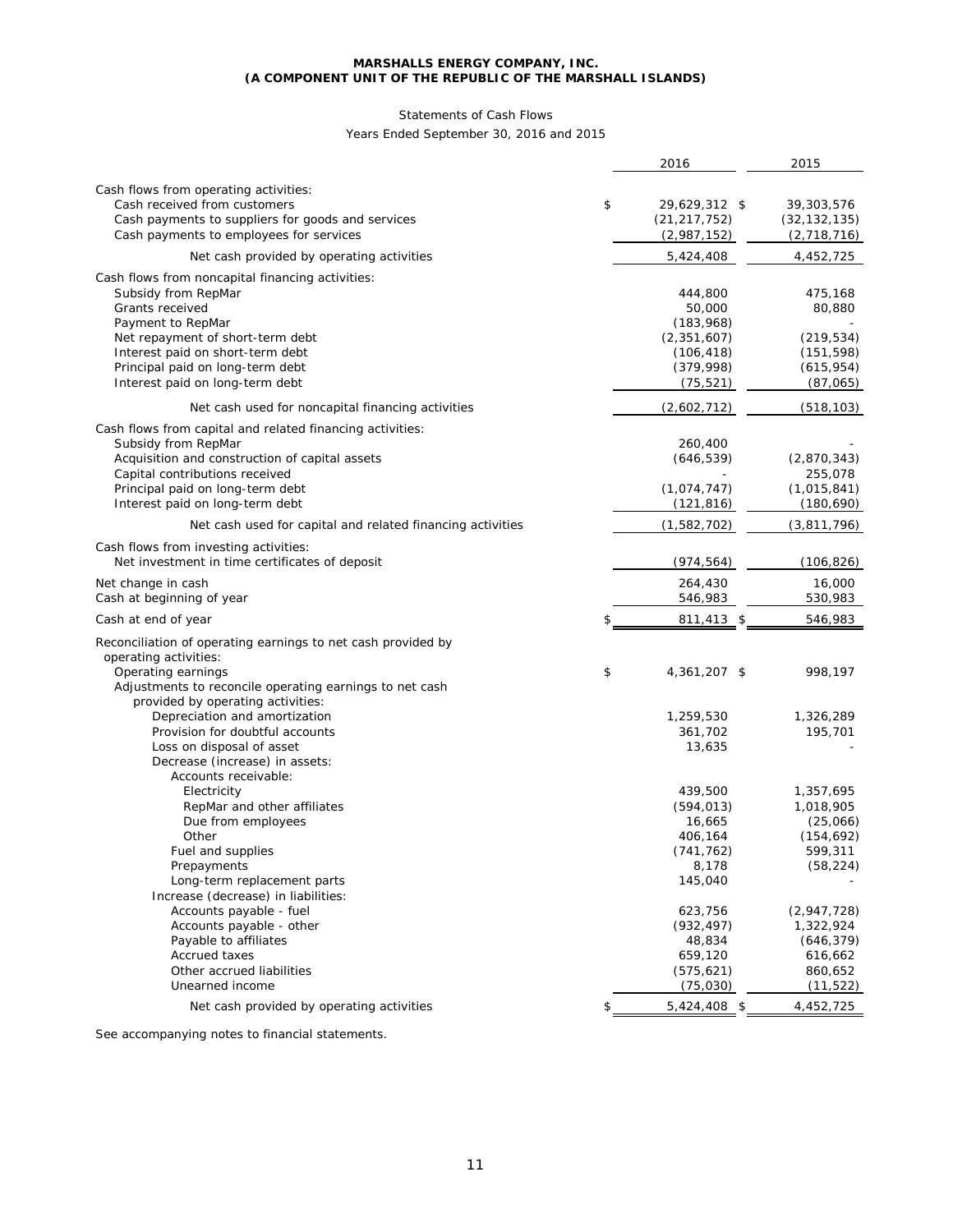# Statements of Cash Flows, Continued Years Ended September 30, 2016 and 2015

|                                                                               | 2016                           | 2015 |
|-------------------------------------------------------------------------------|--------------------------------|------|
| Summary disclosure of noncash activities:                                     |                                |      |
| Grantor's direct payment to vendor<br>Accounts payable - fuel<br>Other grants | \$<br>726,263 \$<br>(726, 263) |      |
|                                                                               | ፍ<br>۰.                        |      |
| Amortization of unearned income<br>Unearned income<br>Other grants            | \$<br>919,120 \$<br>(919, 120) |      |
|                                                                               |                                |      |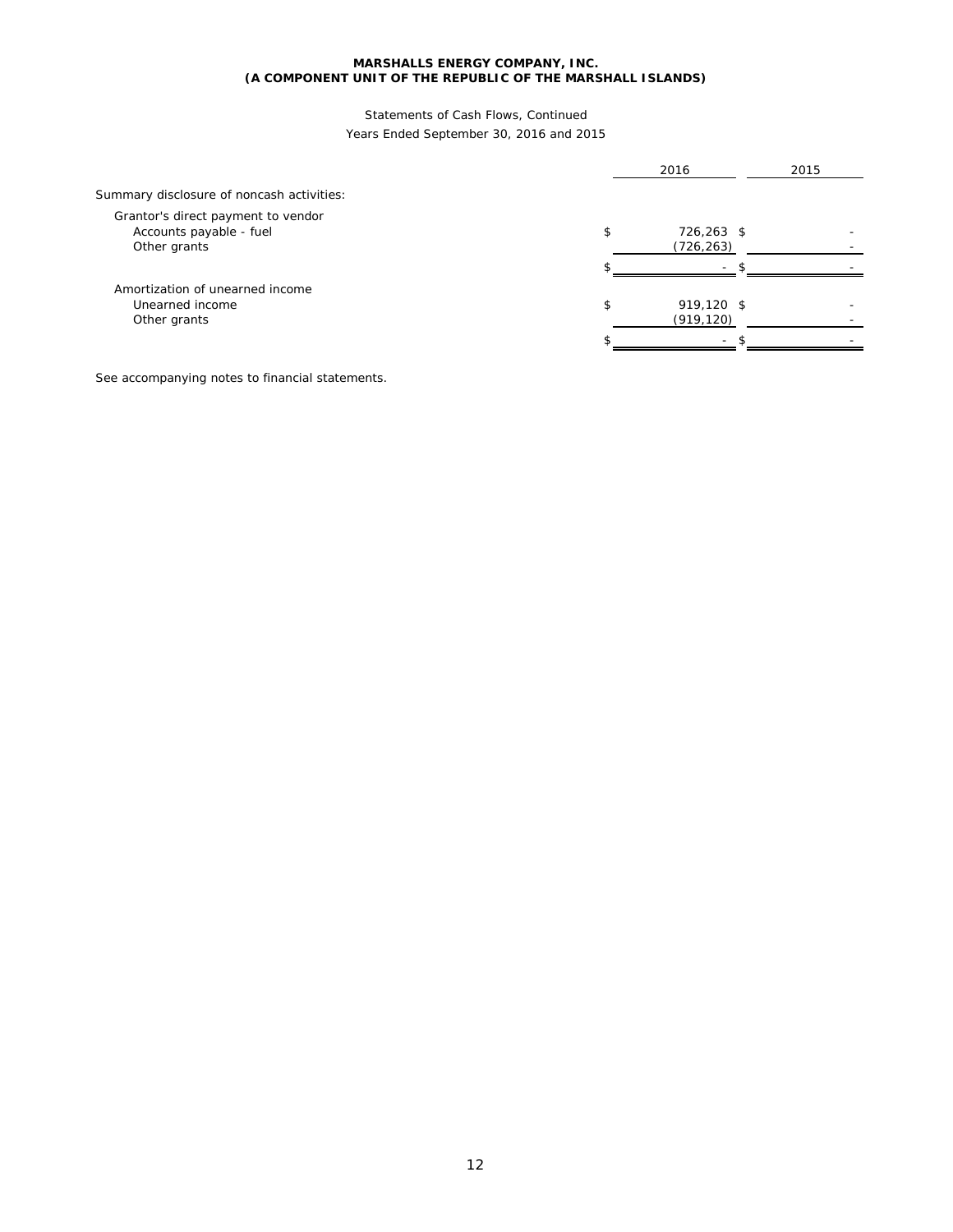Notes to Financial Statements September 30, 2016 and 2015

# (1) Organization

The Marshalls Energy Company, Inc. (MEC) was granted a corporate charter by the Cabinet of the Republic of the Marshall Islands (RepMar) on February 2, 1984. MEC's principal lines of business are predominantly the generation and transmission of electricity and the buying and selling of petroleum products. Other lines of business include the rental of equipment and accommodation facilities. The principal markets for the generation and transmission of electricity are government agencies, businesses and residential customers located on the atolls of Majuro, Jaluit and Wotje. Petroleum products are sold primarily to foreign and domestic fishing vessels as well as the public utility company on the island of Ebeye.

An exclusive franchise to construct, maintain and operate a distribution system for furnishing electrical power within Majuro Atoll was granted to MEC by RepMar on March 8, 1983. Simultaneously, RepMar leased to MEC, for a nominal amount, a 12-megawatt power plant, a six million gallon capacity fuel storage facility, electrical transmission systems and related facilities on Majuro Atoll. The term of both the lease and the franchise is for a fifty year period commencing on December 1, 1996.

Pursuant to Cabinet Minute C.M. 162(93), RepMar leased to MEC, for a nominal amount, the right to operate and manage the power generating and distribution system in Jaluit Atoll effective November 1, 1993. The term of the lease is for a fifty year period commencing on December 1, 1996.

Through Cabinet action in October 2000, RepMar contracted MEC to develop, operate and maintain power generation systems on Wotje Atoll.

MEC is governed by a seven-member RMI Combined Utilities Board of Directors appointed by the Cabinet of RepMar. The RMI Combined Utilities Board of Directors also have governance over the Kwajalein Atoll Joint Utilities Resources, Inc. and the Majuro Water and Sewer Company, Inc., which are component units of RepMar.

MEC's financial statements are incorporated into the financial statements of RepMar as a component unit.

# (2) Summary of Significant Accounting Policies

The accounting policies of MEC conform to accounting principles generally accepted in the United States of America (GAAP) as applicable to governmental entities, specifically proprietary funds.

MEC considers utility and nonutility revenues and costs that are directly related to the generation, transmission and distribution of electricity and fuel sale operations to be operating revenues and expenses. Revenues and expenses related to financing and other activities are reflected as nonoperating.

GASB Statement No. 34, *Basic Financial Statements - and Management's Discussion and Analysis - for State and Local Governments*, which was subsequently amended by Statement No. 37, *Basic Financial Statements - and Management's Discussion and Analysis - for State and Local Governments: Omnibus,* and modified by Statement No. 38, *Certain Financial Statement Note Disclosures*, establish financial reporting standards for governmental entities, which require that management's discussion and analysis of the financial activities be included with the financial statements and notes and modifies certain other financial statement disclosure requirements.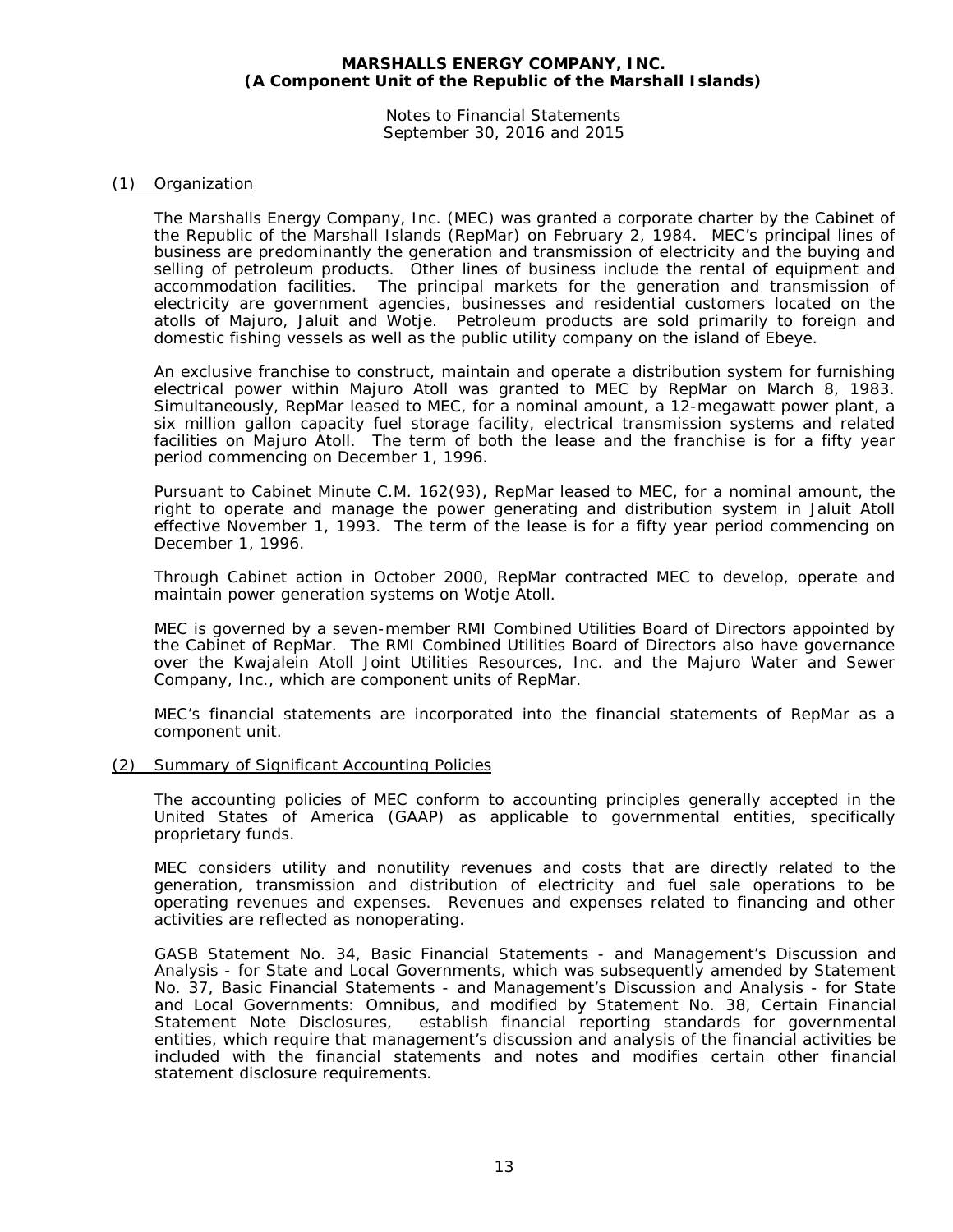Notes to Financial Statements September 30, 2016 and 2015

# (2) Summary of Significant Accounting Policies, Continued

To conform to the requirements of GASB Statement No. 34, equity is presented in the following net position categories:

- Net investment in capital assets capital assets, net of accumulated depreciation and related debt, plus construction or improvement of those assets.
- Restricted net position that is constrained for specific purposes which are externally imposed by providers, such as creditors, grantors, contributors, and the like, or imposed by law.
- Unrestricted net position that is not subject to externally imposed stipulations. Unrestricted net position may be designated for specific purposes by action of management or the Board of Directors or may otherwise be limited by contractual agreements with outside parties.

When both restricted and unrestricted resources are available for use for the same purpose, it is MEC's policy to use unrestricted resources first, then restricted resources as they are needed.

# Basis of Accounting

Proprietary funds are accounted for on a flow of economic resources measurement focus. With this measurement focus, all assets and deferred outflows of resources, and liabilities and deferred inflows of resources associated with the operation of the fund are included in the statements of net position. Proprietary fund operating statements present increases and decreases in net position. The accrual basis of accounting is utilized by proprietary funds. Under this method, revenues are recorded when earned and expenses are recorded at the time liabilities are incurred.

# Revenue Recognition

Sales of electricity are recorded as billed to customers on a monthly billing cycle basis. Unbilled revenues are not accrued as the most recent meter reading date approximates the end of the reporting period. Revenue from fuel and propane sales are billed to customers on a daily basis based on the actual quantity of fuel and propane delivered.

# Cash and Time Certificates of Deposit

Custodial credit risk is the risk that in the event of a bank failure, MEC's deposits may not be returned to it. Such deposits are not covered by depository insurance and are either uncollateralized or collateralized with securities held by the pledging financial institution or held by the pledging financial institution but not in the depositor-government's name. MEC does not have a deposit policy for custodial credit risk.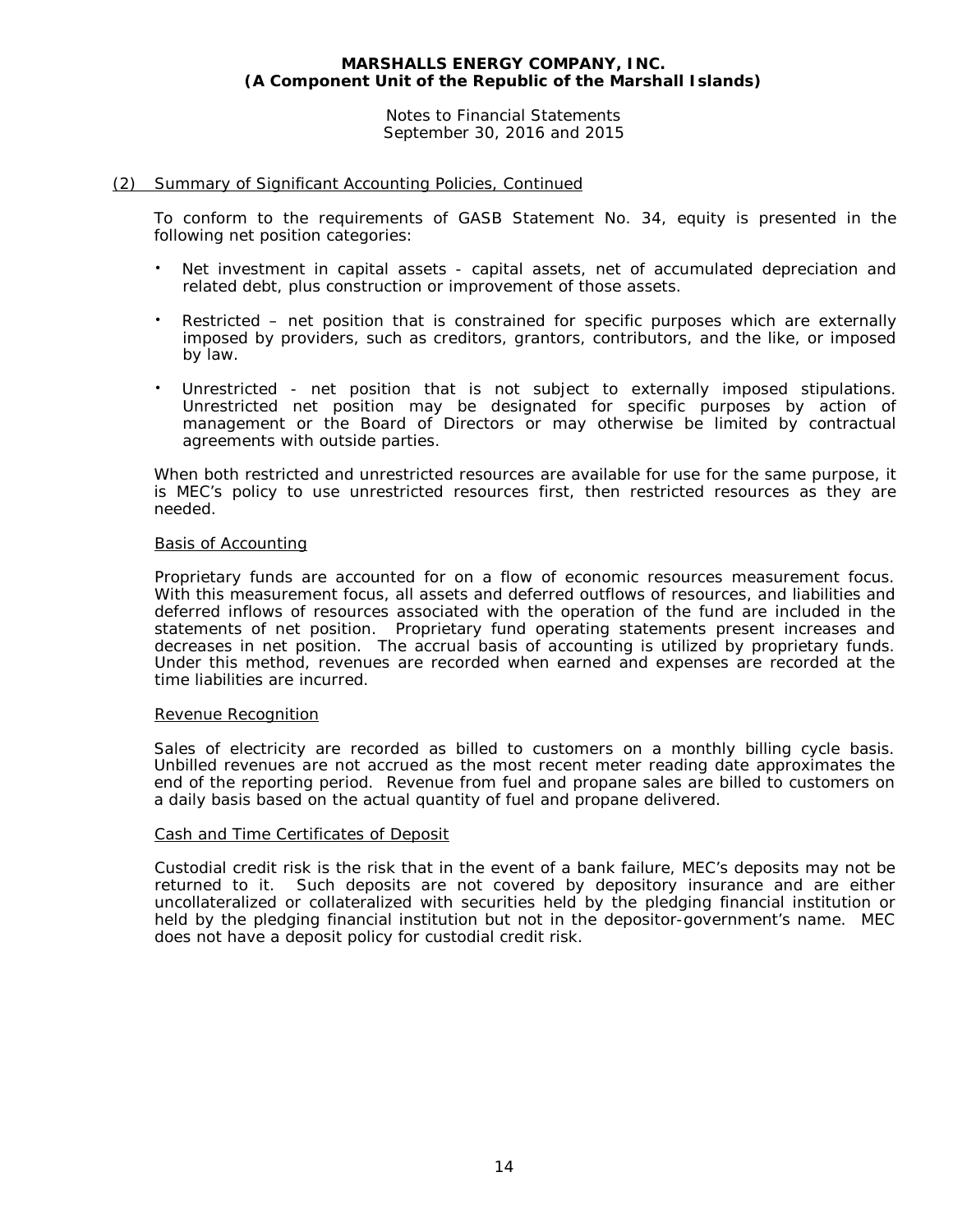Notes to Financial Statements September 30, 2016 and 2015

# (2) Summary of Significant Accounting Policies, Continued

#### Cash and Time Certificates of Deposit, Continued

For purposes of the statements of net position and cash flows, cash is defined as cash on hand and cash held in demand accounts. Deposits maintained in time certificates of deposit with original maturity dates greater than three months are separately classified. As of September 30, 2016 and 2015, the carrying amount of cash and time certificates of deposit was \$2,910,729 and \$1,671,735, respectively, and the corresponding bank balances were \$2,554,853 and \$1,635,078, respectively. Of the bank balance amounts, \$425,448 and \$440,275, respectively, were maintained in a financial institution subject to Federal Deposit Insurance Corporation (FDIC) insurance. As of September 30, 2016 and 2015, bank deposits in the amount of \$250,000 were FDIC insured. The remaining bank deposits of \$2,129,405 and \$1,194,803, as of September 30, 2016 and 2015, respectively, were maintained in financial institutions not subject to depository insurance. MEC does not require collateralization of its cash deposits; therefore, deposit levels in excess of FDIC coverage are uncollateralized. Accordingly, these deposits were exposed to custodial credit risk.

#### Receivables

All receivables are due from government agencies, businesses and individuals located within the Republic of the Marshall Islands and are interest free and uncollateralized. The allowance for uncollectible accounts is stated at an amount which management believes will be adequate to absorb possible losses on accounts receivable that may become uncollectible based on evaluations of the collectability of these accounts and prior collection experience. Management determines the adequacy of the allowance for uncollectible accounts based upon review of the aged accounts receivable. The allowance is established through a provision for bad debts charged to expense. Bad debts are written off against the allowance on the specific identification method.

# Fuel and Supplies

Fuel and supplies are valued at the lower of cost (moving average) or market (net realizable value).

#### Plant and Nonutility Property

Plant and nonutility property with a cost that equals or exceeds \$500 is capitalized. Such assets are stated at cost. Depreciation of plant and nonutility property and amortization of leasehold land and residences are calculated on the straight-line method based on the estimated useful lives of the respective assets. The estimated useful lives of these assets are as follows:

| Power plant engines    | 20 years      |
|------------------------|---------------|
| Plant and machinery    | 3 - 10 years  |
| Vehicles               | $2 - 4$ years |
| Leasehold improvements | 20 years      |
| Residences             | 20 years      |
| Fences and seawalls    | 10 years      |
| Leasehold land         | 20 years      |
| Solar power systems    | 15 years      |
| Furniture and fixtures | $3 - 5$ years |
| Land and building      | 20 years      |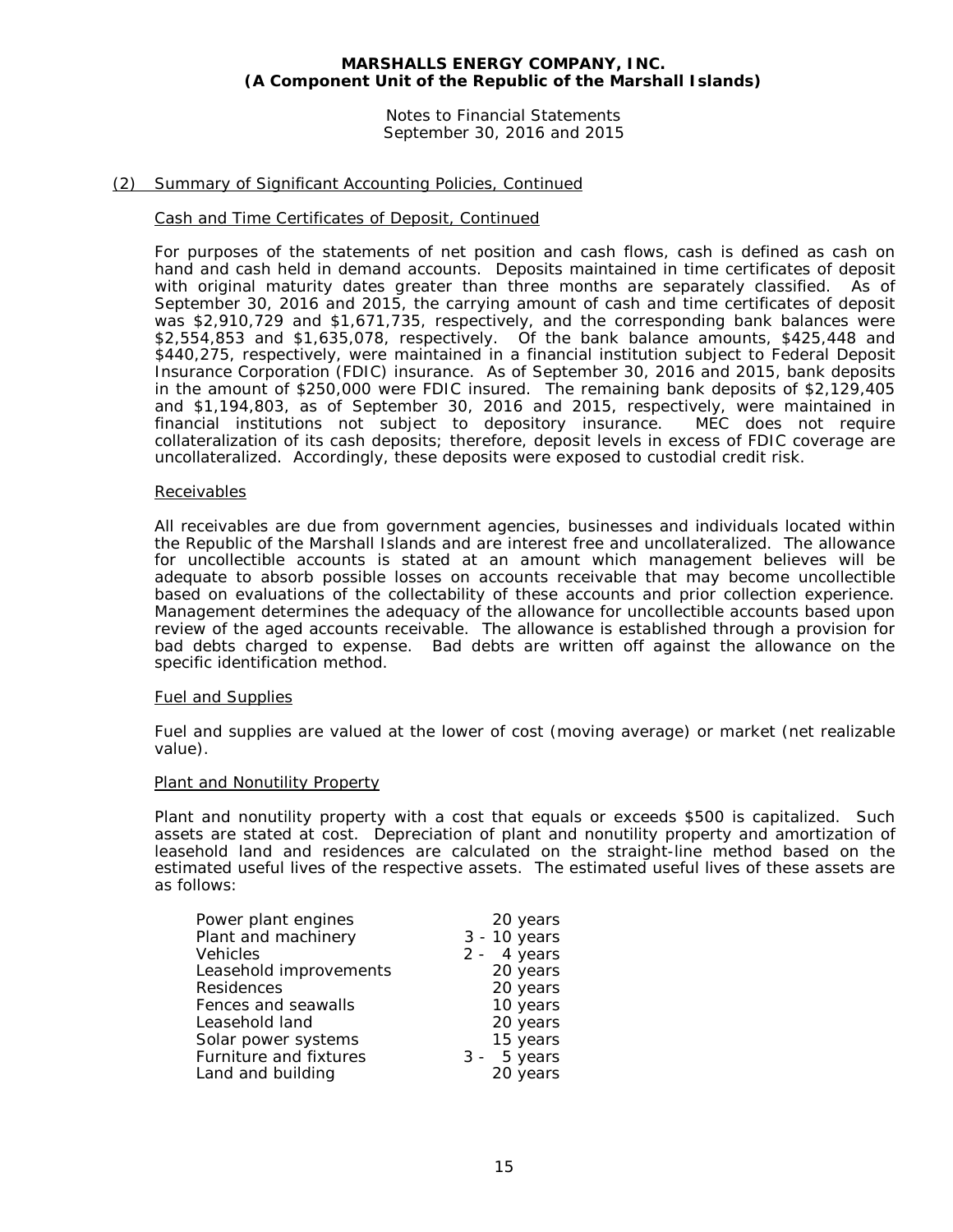Notes to Financial Statements September 30, 2016 and 2015

# (2) Summary of Significant Accounting Policies, Continued

# Plant and Nonutility Property, Continued

Costs pertaining to distribution and line supplies are expensed during the year of installation as MEC considers the estimated useful lives of these supplies to be less than one year.

#### Deferred Outflows of Resources

In addition to assets, the statements of net position will sometimes report a separate section for deferred outflows of resources. This separate financial statement element represents a consumption of net position that applies to a future period and so will not be recognized as an outflow of resources (deduction of net position) until then. MEC has no items that qualify for reporting in this category.

#### Deferred Inflows of Resources

In addition to liabilities, the statements of net position will sometimes report a separate section for deferred inflows of resources. This separate financial statement element represents an acquisition of net position that applies to a future period and so will not be recognized as an inflow of resources (additions to net position) until then. MEC has no items that qualify for reporting in this category.

# **Taxes**

Corporate profits are not subject to income tax in the Republic of the Marshall Islands. The Government of the Republic of the Marshall Islands imposes a gross revenue tax of 3% on revenues. Pursuant to the Income Tax Act of 1989, as amended, sales of electricity by public utility companies are exempt from gross revenue tax. Accordingly, MEC is exempt from gross revenue tax on the sale of electric services. MEC is required to pay gross revenue tax on all other revenues. Pursuant to the Import Duties (MEC Exemption) Act of 2008, MEC is exempt from paying import duty on all types of fuel imported in the Republic of the Marshall Islands, including fuel imported for power generation and for commercial resale.

#### **Reclassifications**

Certain balances in the 2015 presentation has been reclassified to conform to the 2016 presentation.

# New Accounting Standards

During the year ended September 30, 2016, MEC implemented the following pronouncements:

• GASB Statement No. 72, *Fair Value Measurement and Application*, which addresses accounting and financial reporting issues related to fair value measurements and requires entities to expand their fair value disclosures by determining major categories of debt and equity securities within the fair value hierarchy on the basis of the nature and risk of the investment. The implementation of this statement did not have a material effect on the accompanying financial statements.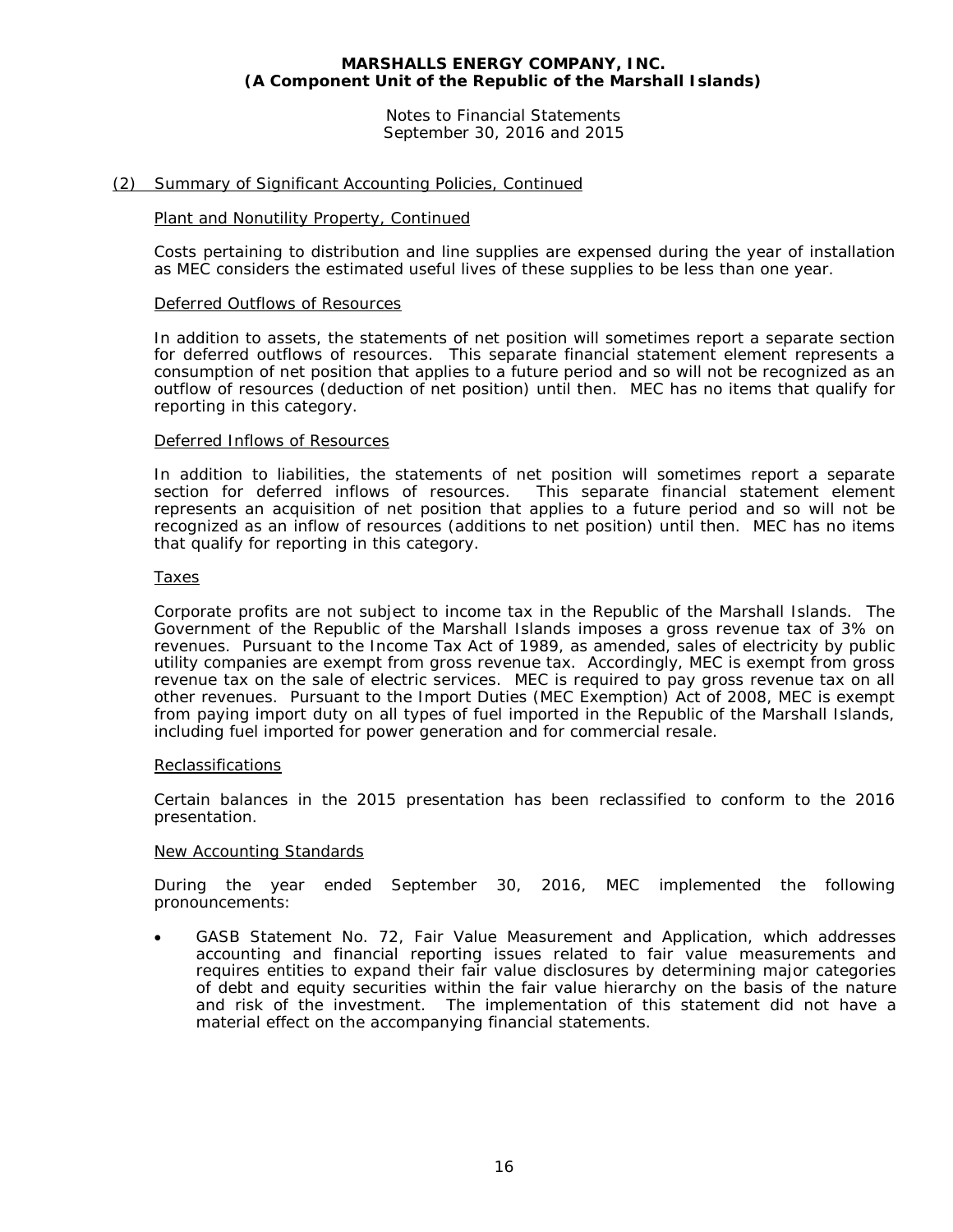Notes to Financial Statements September 30, 2016 and 2015

# (2) Summary of Significant Accounting Policies, Continued

New Accounting Standards, Continued

- GASB Statement No. 76, *The Hierarchy of Generally Accepted Accounting Principles for State and Local Governments*, which eliminates two of the four categories of authoritative GAAP that exist under the existing hierarchy prescribed by Statement No. 55. The two categories that will remain under the new standard are (1) GASB Statements and (2) GASB technical bulletins and implementation guides in addition to AICPA guidance that the GASB clears. The implementation of this statement did not have a material effect on the accompanying financial statements.
- GASB Statement No. 79, *Certain External Investment Pools and Pool Participants*, addresses for certain external investment pools and their participants the accounting and financial reporting implications that result from changes in the regulatory provisions referenced by previous accounting and financial reporting standards. Those provisions were based on the Investment Company Act of 1940, Rule 2a7. Rule 2a7 contains the Securities and Exchange Commission's regulations that apply to money market funds and were significantly amended in 2014. The implementation of this statement did not have a material effect on the accompanying financial statements.

In June 2015, GASB issued Statement No. 73, *Accounting and Financial Reporting for Pensions and Related Assets That Are Not Within the Scope of GASB Statement No. 68, and Amendments to Certain Provisions of GASB Statements No. 67 and No. 68*, which aligns the reporting requirements for pensions and pension plans not covered in GASB Statements No. 67 and No. 68 with the reporting requirements in Statement No. 68. The provisions in Statement No. 73 are effective for fiscal years beginning after June 15, 2016. Management does not believe that the implementation of this statement will have a material effect on the financial statements.

In June 2015, GASB issued Statement No. 74, *Financial Reporting for Postemployment Benefit Plans Other Than Pension Plans*, which replaces Statements No. 43, *Financial Reporting for Postemployment Benefit Plans Other Than Pension Plans, as amended*, and No. 57, *OPEB Measurements by Agent Employers and Agent Multiple-Employer Plans*, and addresses financial reporting requirements for governments whose employees are provided with postemployment benefits other than pensions (other postemployment benefits or OPEB). The provisions in Statement No. 74 are effective for fiscal years beginning after June 15, 2016. Management does not believe that the implementation of this statement will have a material effect on the financial statements.

In June 2015, GASB issued Statement No. 75, *Accounting and Financial Reporting for Postemployment Benefits Other Than Pensions*, which replaces the requirements of Statements No. 45, *Accounting and Financial Reporting by Employers for Postemployment Benefits Other Than Pensions, as amended*, and No. 57, *OPEB Measurements by Agent Employers and Agent Multiple-Employer Plans*, and provides guidance on reporting by governments that provide OPEB to their employees and for governments that finance OPEB for employees of other governments. The provisions in Statement No. 75 are effective for fiscal years beginning after June 15, 2017. Management does not believe that the implementation of this statement will have a material effect on the financial statements.

In August 2015, GASB issued Statement No. 77, *Tax Abatement Disclosures*, which requires governments that enter into tax abatement agreements to disclose certain information about the agreements. The provisions in Statement No. 77 are effective for fiscal years beginning after December 15, 2015. Management does not believe that the implementation of this statement will have a material effect on the financial statements.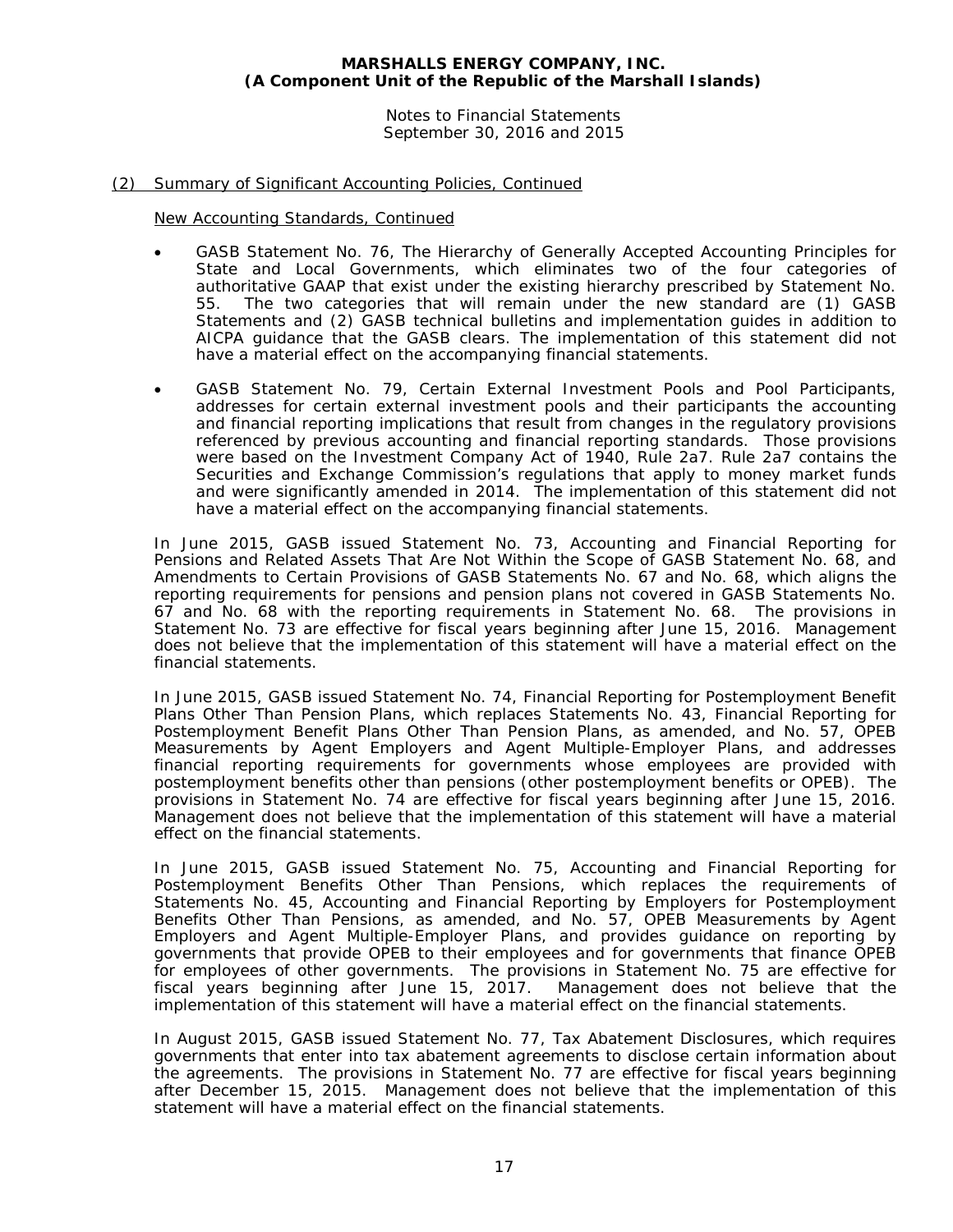Notes to Financial Statements September 30, 2016 and 2015

# (2) Summary of Significant Accounting Policies, Continued

#### New Accounting Standards, Continued

In December 2015, GASB issued Statement No. 78, *Pensions Provided through Certain Multiple-Employer Defined Benefit Pension Plans*, which addresses a practice issue regarding the scope and applicability of Statement No. 68, *Accounting and Financial Reporting for Pensions*. The provisions in Statement No. 78 are effective for fiscal years beginning after December 15, 2015. Management does not believe that the implementation of this statement will have a material effect on the financial statements.

In January 2016, GASB issued Statement No. 80, *Blending Requirements for Certain Component Units - an amendment of GASB Statement No. 14*, which improves financial reporting by clarifying the financial statement presentation requirements for certain component units. The provisions in Statement No. 80 are effective for fiscal years beginning after June 15, 2016. Management does not believe that the implementation of this statement will have a material effect on the financial statements.

In March 2016, GASB issued Statement No. 81, *Irrevocable Split-Interest Agreements*, which improves accounting and financial reporting for irrevocable split-interest agreements by providing recognition and measurement guidance for situations in which a government is a beneficiary of the agreement. The provisions in Statement No. 81 are effective for fiscal years beginning after December 15, 2016. Management does not believe that the implementation of this statement will have a material effect on the financial statements.

In March 2016, GASB issued Statement No. 82, *Pension Issues - an amendment of GASB Statements No. 67, No. 68, and No. 73*, which addresses issues regarding (1) the presentation of payroll-related measures in required supplementary information, (2) the selection of assumptions and the treatment of deviations from the guidance in an Actuarial Standard of Practice for financial reporting purposes, and (3) the classification of payments made by employers to satisfy employee (plan member) contribution requirements. The provisions in Statement No. 82 are effective for fiscal years beginning after June 15, 2016. Management does not believe that the implementation of this statement will have a material effect on the financial statements.

#### **Estimates**

The preparation of financial statements in conformity with GAAP requires management to make estimates and assumptions that affect the reported amounts of assets and deferred outflows of resources, liabilities and deferred inflows of resources, and disclosure of contingent assets and liabilities at the date of the financial statements and the reported amounts of revenues and expenses during the reporting period. Actual results could differ from those estimates.

#### (3) Fuel and Supplies

Fuel and supplies at September 30, 2016 and 2015, consist of the following:

|                                                             | 2016                              |      | 2015                          |
|-------------------------------------------------------------|-----------------------------------|------|-------------------------------|
| Distribution and power plant supplies<br>Fuel<br>Lubricants | \$1,578,571<br>477.669<br>157,807 | - \$ | 935,921<br>310.374<br>225,990 |
|                                                             | \$2,214,047                       |      | \$1,472,285                   |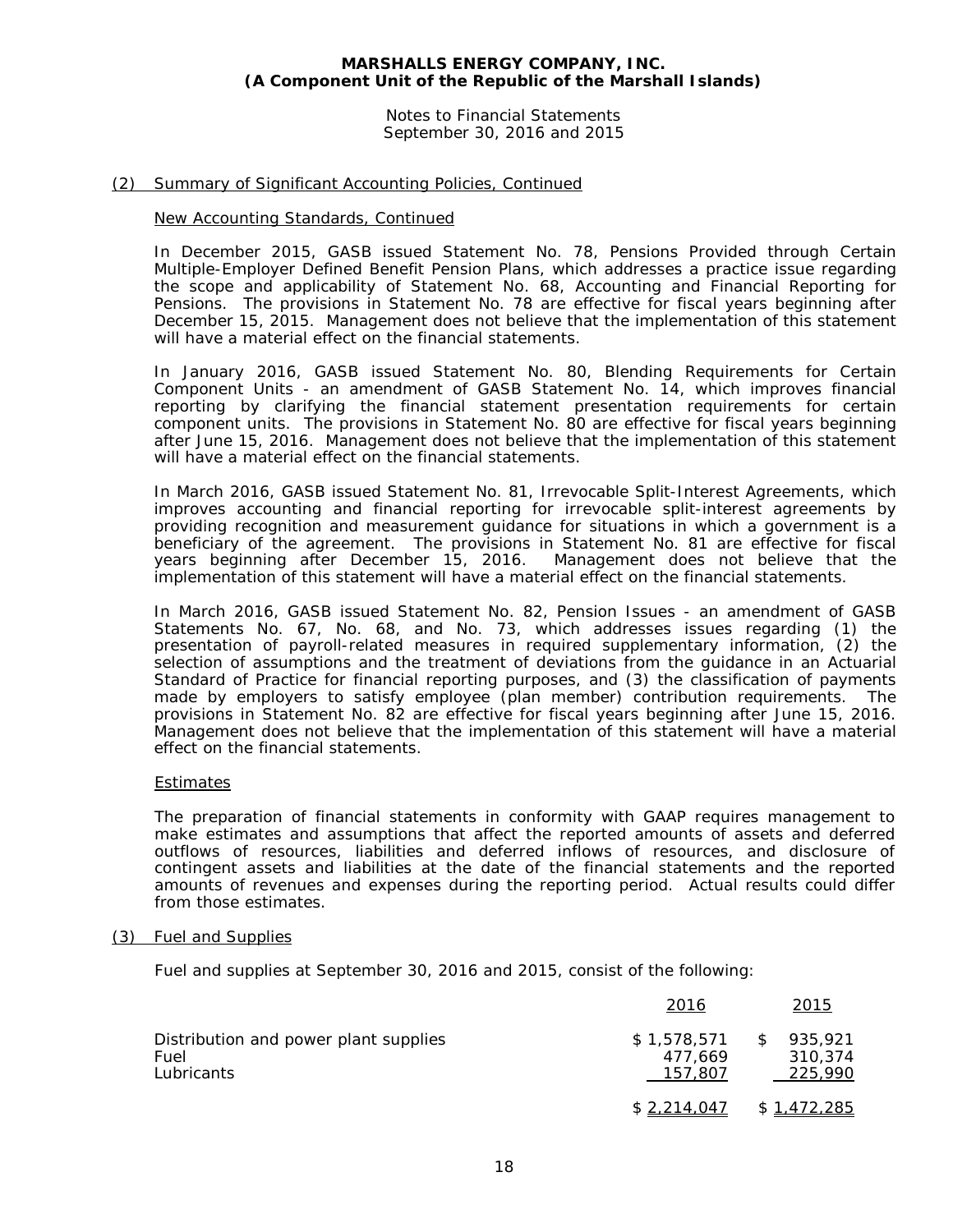#### Notes to Financial Statements September 30, 2016 and 2015

# (4) Capital Assets

Capital asset activities for the years ended September 30, 2016 and 2015 were as follows:

|                                   |                    |                  | 2016              |                       |
|-----------------------------------|--------------------|------------------|-------------------|-----------------------|
|                                   | October 1,<br>2015 | <b>Additions</b> | Reclassifications | September 30,<br>2016 |
| <b>Utility Plant:</b>             |                    |                  |                   |                       |
| Power plant engines               | \$16,485,170       | \$               | 3,562,131<br>\$   | 20,047,301<br>\$      |
| Plant and machinery               | 2,197,772          | 17,748           | (11, 079)         | 2,204,441             |
| Land and building                 | 1,846,877          |                  |                   | 1,846,877             |
| Solar power systems               | 1,110,417          |                  |                   | 1,110,417             |
| Vehicles                          | 1,527,495          | 258,926          | (504, 866)        | 1,281,555             |
| Leasehold improvements            | 641,012            |                  |                   | 641,012               |
| Residences                        | 561,073            |                  |                   | 561,073               |
| Fences and seawalls               | 371,702            |                  |                   | 371,702               |
| Leasehold land                    | 330,000            |                  |                   | 330,000               |
| Furniture and fixtures            | 811,766            | 45,244           |                   | 857,010               |
|                                   | 25,883,284         | 321,918          | 3,046,186         | 29,251,388            |
| Less accumulated depreciation     |                    |                  |                   |                       |
| and amortization                  | (19, 717, 090)     | (1, 256, 570)    | 502,310           | (20.471, 350)         |
|                                   | 6,166,194          | (934, 652)       | 3,548,496         | 8,780,038             |
| Construction work-in-progress     | 5,152,249          | 324,621          | (3, 562, 131)     | 1,914,739             |
|                                   | 11,318,443         | (610, 031)       | (13, 635)         | 10,694,777            |
| Nonutility Plant:<br>LPG terminal | 181,862            |                  |                   | 181,862               |
| Less accumulated depreciation     |                    |                  |                   |                       |
| and amortization                  | (178, 902)         | (2,960)          |                   | (181, 862)            |
|                                   | 2,960              | (2,960)          | $\equiv$          |                       |
|                                   | \$11,321,403       | $$-(612,991)$    | \$<br>(13, 635)   | \$10,694,777          |
|                                   |                    |                  |                   |                       |
|                                   |                    |                  | 2015              |                       |
|                                   | October 1,         |                  |                   | September 30,         |
|                                   | 2014               | <b>Additions</b> | Reclassifications | 2015                  |
| <b>Utility Plant:</b>             |                    |                  |                   |                       |
| Power plant engines               | \$15,995,292       | 51,488<br>\$     | \$<br>438,390     | \$16,485,170          |
| Plant and machinery               | 2,636,162          |                  | (438, 390)        | 2,197,772             |
| Land and building                 |                    | 1,846,877        |                   | 1,846,877             |
| Solar power systems               | 1,110,417          |                  |                   | 1,110,417             |
| Vehicles                          | 1,266,149          | 288,285          | (26, 939)         | 1,527,495             |
| Leasehold improvements            | 641,012            |                  |                   | 641,012               |
| Residences                        | 561,073            |                  |                   | 561,073               |
| Fences and seawalls               | 371,702            |                  |                   | 371,702               |
| Leasehold land                    | 330,000            |                  |                   | 330,000               |
| Furniture and fixtures            | 764,259            | 47.507           |                   | 811,766               |
|                                   | 23,676,066         | 2,234,157        |                   |                       |
| Less accumulated depreciation     |                    |                  | (26, 939)         | 25,883,284            |
|                                   |                    |                  |                   |                       |
| and amortization                  | (18, 418, 791)     | (1, 325, 238)    | 26,939            | (19, 717, 090)        |
|                                   | 5,257,275          | 908,919          |                   | 6,166,194             |
| Construction work-in-progress     | 4,516,063          | 1,107,104        | (470, 918)        | 5,152,249             |
|                                   | 9,773,338          | 2,016,023        | (470, 918)        | 11,318,443            |
| Nonutility Plant:                 |                    |                  |                   |                       |
| LPG terminal                      | 181,862            |                  |                   | 181,862               |
| Less accumulated depreciation     |                    |                  |                   |                       |
| and amortization                  | (175, 464)         | (3, 438)         |                   | (178, 902)            |
|                                   | 6,398              | (3, 438)         |                   | 2,960                 |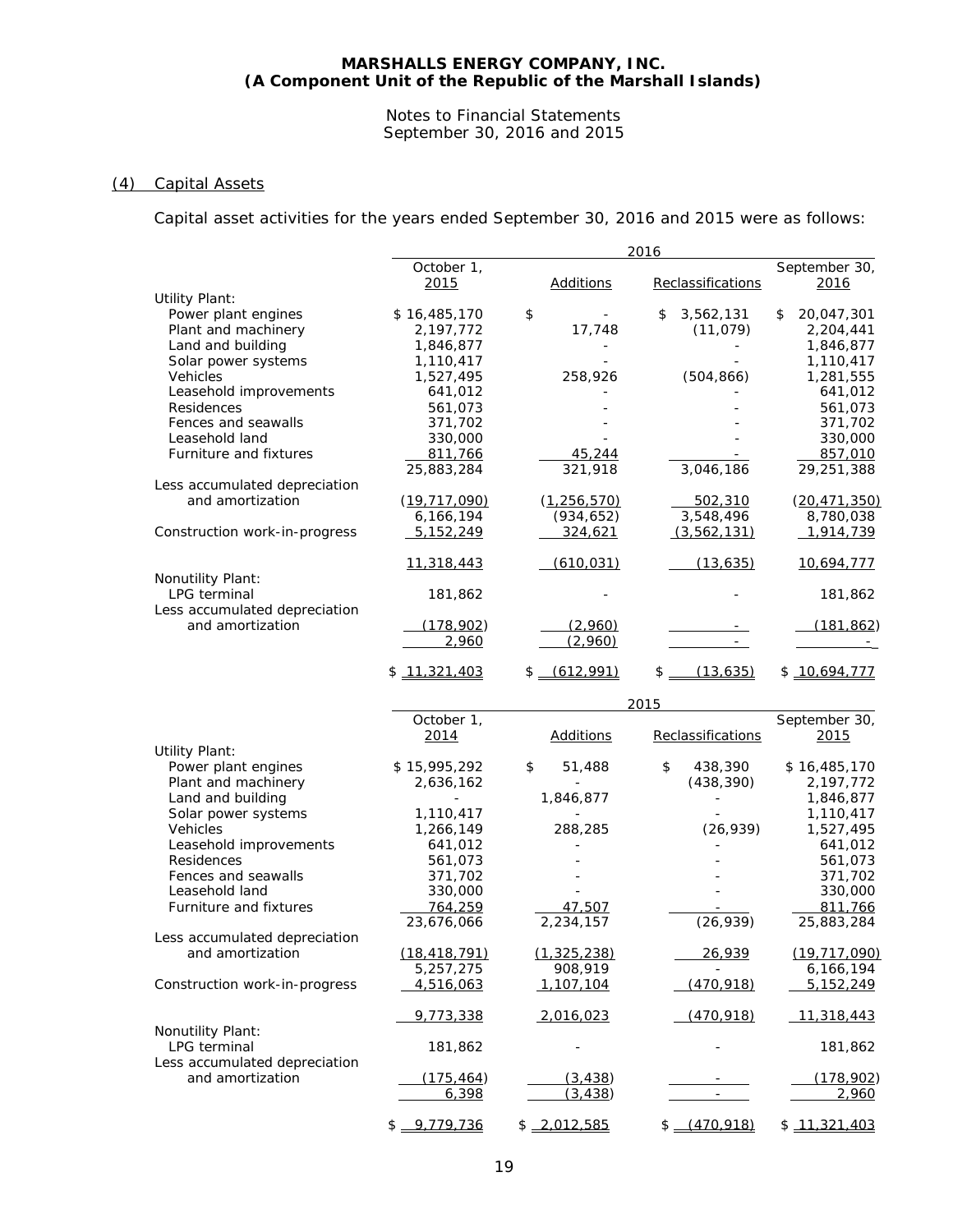Notes to Financial Statements September 30, 2016 and 2015

# (4) Capital Assets, Continued

In accordance with the Subsidiary Loan Agreement between RepMar and the Asian Development Bank (ADB), MEC created a separate bank account dedicated for repair and maintenance funds (R&M Fund). Starting October 1, 2010, MEC made automatic \$35,000 monthly transfers into the R&M Fund from its revenue accounts. Amounts in the R&M Fund shall be used exclusively for repair, maintenance, procurement of spare parts, materials and equipment (and related labor costs) directly related to power generation and distribution. As of September 30, 2016 and 2015, the R&M Fund has a balance of \$36,810 and \$36,449, respectively.

2016 2015

#### (5) Long-Term Debt

Long-term debt at September 30, 2016 and 2015 is as follows:

On November 18, 1997, MEC entered into a loan agreement with the Federal Financing Bank (FFB) in the amount of \$12.5 million for the construction of a new power plant, with loan repayments guaranteed by the Rural Utilities Service (RUS). MEC is required to submit drawdown requests to RUS for approval of loan advances. Interest rates are calculated based on the FFB rates at the date of the loan advances and range from 5.49% to 7.25% per annum. Originally, principal and interest are payable in quarterly installments of \$273,770 through January 2, 2018. On June 22, 2012, RUS granted a two-year \$2 million loan deferment giving MEC a two-year break from having to make payments to RUS. Effective June 22, 2012 through March 31, 2014, interest payments of \$25,000 were due quarterly. Thereafter, quarterly payments of \$299,121 are due. The loan will mature on December 31, 2019. The mortgage notes have been unconditionally guaranteed by RepMar, under which RepMar will make debt service payments to RUS in the event of default by MEC, and have been collateralized by a leasehold mortgage and security agreement over the assets of MEC. These notes are subject to certain coverage ratio requirements. MEC is in compliance with these ratio requirements as of September 30, 2016 and 2015. \$ 3,042,832 \$ 4,117,579

On September 8, 2010, MEC obtained a subsidiary loan from the Asian Development Bank, through RepMar, of \$10 million to pay off a bank loan that was originally procured for operating purposes. This loan will mature on May 31, 2034. Interest is calculated at 1.0% per annum through September 30, 2018 and at 1.5% per annum thereafter. Principal and

| Operating purposes. This idan will mature on May 31, 2034.  |               |                            |
|-------------------------------------------------------------|---------------|----------------------------|
| Interest is calculated at 1.0% per annum through September  |               |                            |
| 30, 2018 and at 1.5% per annum thereafter. Principal and    |               |                            |
| interest are payable in monthly equal payments of \$37,960. | 7,345,985     | 7,725,983                  |
|                                                             |               |                            |
| Less current installments                                   | (1, 492, 550) | (1, 425, 585)              |
| Long-term debt                                              |               | $$8,896,267$ $$10,417,977$ |
|                                                             |               |                            |

A separate \$2,317,388 grant was awarded for the purpose of funding the purchase of parts for an engine overhaul. During the year ended September 30, 2015, a final draw down of grant funds and expended by MEC amounted to \$255,078.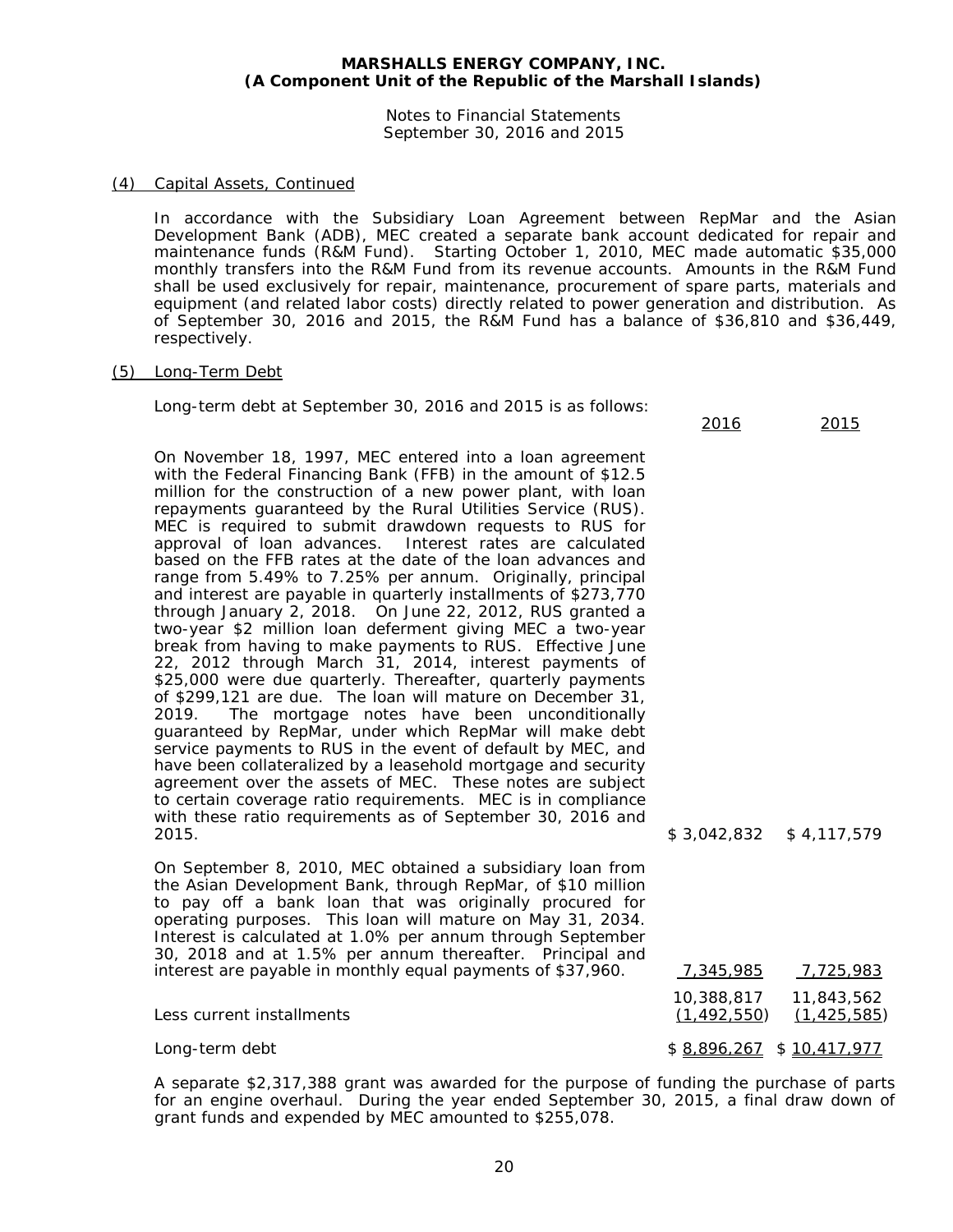Notes to Financial Statements September 30, 2016 and 2015

# (5) Long-Term Debt, Continued

On June 18, 2015, MEC received a \$1,000,000 grant from RUS for the purpose of establishing a bulk fuel revolving loan fund and assisting MEC in reducing the costs of securing adequate fuel supplies for power generation. During the years ended September 30, 2016 and 2015, MEC recognized grant revenues of \$919,120 and \$80,880, respectively, associated with this grant.

Changes in long-term debt during the years ended September 30, 2016 and 2015 were as follows:

|                                                         | 2016                                    |                                |                                           |                                  |                            |  |  |  |  |
|---------------------------------------------------------|-----------------------------------------|--------------------------------|-------------------------------------------|----------------------------------|----------------------------|--|--|--|--|
|                                                         | Balance<br>October 1,<br>2015           | Additions/<br>Reclassification | Reductions                                | Balance<br>September 30,<br>2016 | Balance due<br>in One Year |  |  |  |  |
| RUS Ioan<br>ADB Subsidiary loan                         | \$4,117,579<br>7,725,983                | \$<br>$\overline{\phantom{a}}$ | \$(1,074,747)<br>(379,998)                | \$3,042,832<br>7,345,985         | \$1,138,184<br>354,366     |  |  |  |  |
|                                                         | \$11,843,562                            | \$                             | \$ (1,454,745)                            | \$10,388,817                     | \$1,492,550                |  |  |  |  |
|                                                         |                                         |                                | 2015                                      |                                  |                            |  |  |  |  |
|                                                         | Balance<br>October 1,<br>2014           | Additions/<br>Reclassification | Reductions                                | Balance<br>September 30,<br>2015 | Balance due<br>in One Year |  |  |  |  |
| RUS Ioan<br>Commercial bank loan<br>ADB Subsidiary loan | 5,133,420<br>\$<br>239,735<br>8,102,202 | \$<br>$\overline{\phantom{a}}$ | \$(1,015,841)<br>(239, 735)<br>(376, 219) | \$4,117,579<br>7,725,983         | \$1,074,744<br>350,841     |  |  |  |  |
|                                                         | \$13,475,357                            | \$                             | (1.631.795)<br>\$                         | \$11,843,562                     | \$1.425.585                |  |  |  |  |

Annual repayment requirements to maturity for principal and interest are as follows:

| Year ending<br>September 30,                                                | Principal                                                                                          | <b>Interest</b>                                                                        | Total                                                                                              |  |  |
|-----------------------------------------------------------------------------|----------------------------------------------------------------------------------------------------|----------------------------------------------------------------------------------------|----------------------------------------------------------------------------------------------------|--|--|
| 2017<br>2018<br>2019<br>2020<br>2021<br>2022-2026<br>2027-2031<br>2032-2034 | \$1,492,550<br>1,612,074<br>1.041.658<br>364,380<br>369,884<br>1,934,924<br>2,085,526<br>1,487,821 | 130,373<br>\$<br>39,987<br>126,269<br>91.140<br>85,636<br>342,676<br>192,074<br>37,141 | \$1,622,923<br>1,652,061<br>1,167,927<br>455,520<br>455,520<br>2,277,600<br>2,277,600<br>1,524,962 |  |  |
|                                                                             | \$10,388,817                                                                                       | 1,045,296                                                                              | \$11,434,113                                                                                       |  |  |

# (6) Short-Term Debt

On June 5, 2015, MEC obtained a \$1,500,000 short-term bank loan to finance fuel purchases, interest at 7.5% per annum, principal and interest payable in lump sum on December 31, 2015. The short-term loan is collateralized by MEC's receivables and fuel inventory. The outstanding loan balance amounted to \$0 and \$1,500,000 as of September 30, 2016 and 2015, respectively.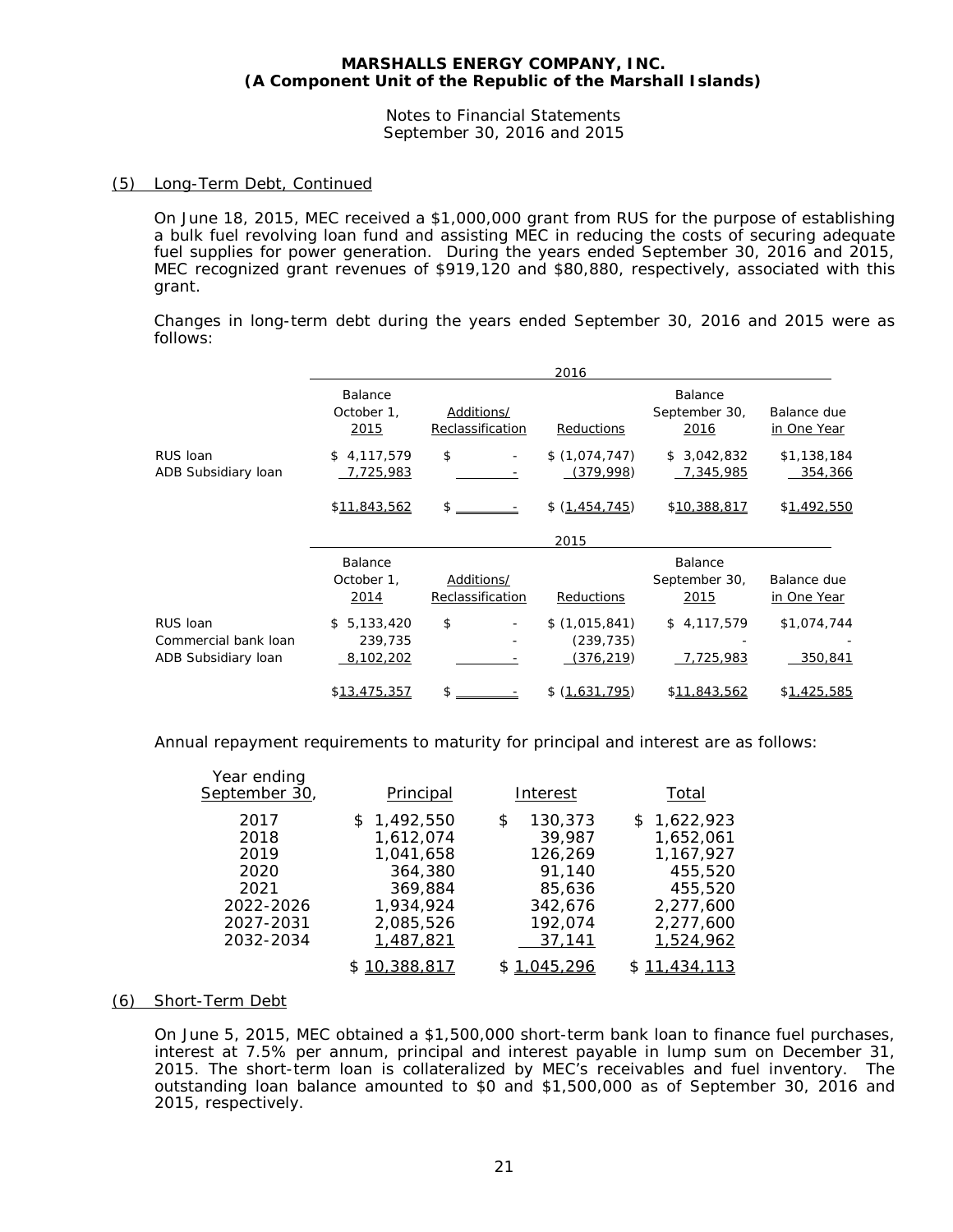Notes to Financial Statements September 30, 2016 and 2015

# (6) Short-Term Debt, Continued

On February 5, 2015, MEC obtained a \$2,000,000 short-term bank loan to finance fuel purchases, interest at 7.5% per annum, principal and interest payable in eleven monthly installments of \$175,000, with a final installment of \$167,607 due on February 29, 2016. The short-term loan is collateralized by MEC's \$1,031,222 time certificate of deposit, receivables and fuel inventory. The outstanding loan balance amounted to \$0 and \$851,607 as of September 30, 2016 and 2015, respectively.

Changes in short-term debt during the years ended September 30, 2016 and 2015, were as follows:

| 2016                                 |                              |                   |                                         |  |  |  |  |
|--------------------------------------|------------------------------|-------------------|-----------------------------------------|--|--|--|--|
| <b>Balance</b><br>October 1,<br>2015 | Additions                    | Reductions        | <b>Balance</b><br>September 30,<br>2016 |  |  |  |  |
| \$<br>2 351.607                      | \$<br><u>_______</u> _______ | (2.351.607)<br>\$ | \$                                      |  |  |  |  |
|                                      |                              | 2015              |                                         |  |  |  |  |
| <b>Balance</b><br>October 1,<br>2014 | Additions                    | Reductions        | <b>Balance</b><br>September 30,<br>2015 |  |  |  |  |
| \$<br>2.5                            | \$.<br>3,500,000             | (3,719,534)<br>\$ | \$<br>2,351,607                         |  |  |  |  |

# (7) Employee Retirement Plan

MEC has implemented a defined contribution retirement savings plan (the Plan) for its employees, whereby employees eighteen years and older are eligible to participate upon one year of employment. Plan participants may contribute any amount of their salaries to be matched 100% by MEC up to 5% of base salaries. Withdrawal from the Plan occurs upon termination of employment, death, or financial hardship. Plan assets are held in a trust fund administered by a trustee in accordance with the trust agreement. Management has the authority to establish or amend Plan provisions and contribution requirements. MEC contributed \$78,157 and \$77,326 to Plan participant accounts during the years ended September 30, 2016 and 2015, respectively, and total plan assets were \$848,141 and \$732,448 as of September 30, 2016 and 2015, respectively.

#### (8) Related Party Transactions

MEC is wholly-owned by RepMar and is therefore affiliated with all RepMar-owned and affiliated entities, including the Kwajalein Atoll Joint Utilities Resources, Inc. and the Majuro Water and Sewer Company, Inc. RepMar subscribes for electricity generated by MEC and is charged for electricity usage at substantially the same rates as those charged to commercial establishments. In addition, RepMar purchases fuel from MEC at the same commercial terms and conditions as afforded to third parties. MEC's receivables from related parties are afforded more favorable payment terms than those extended to unrelated parties.

As of September 30, 2016 and 2015, MEC is liable for current and delinquent gross revenue taxes to RepMar, totaling \$1,648,585 and \$1,289,648, respectively. In addition, MEC is liable for current and delinquent withholding payroll taxes to RepMar, totaling \$644,436 and \$344,253, respectively. Accrued taxes payable for 2016 and 2015 exclude related penalties and interest.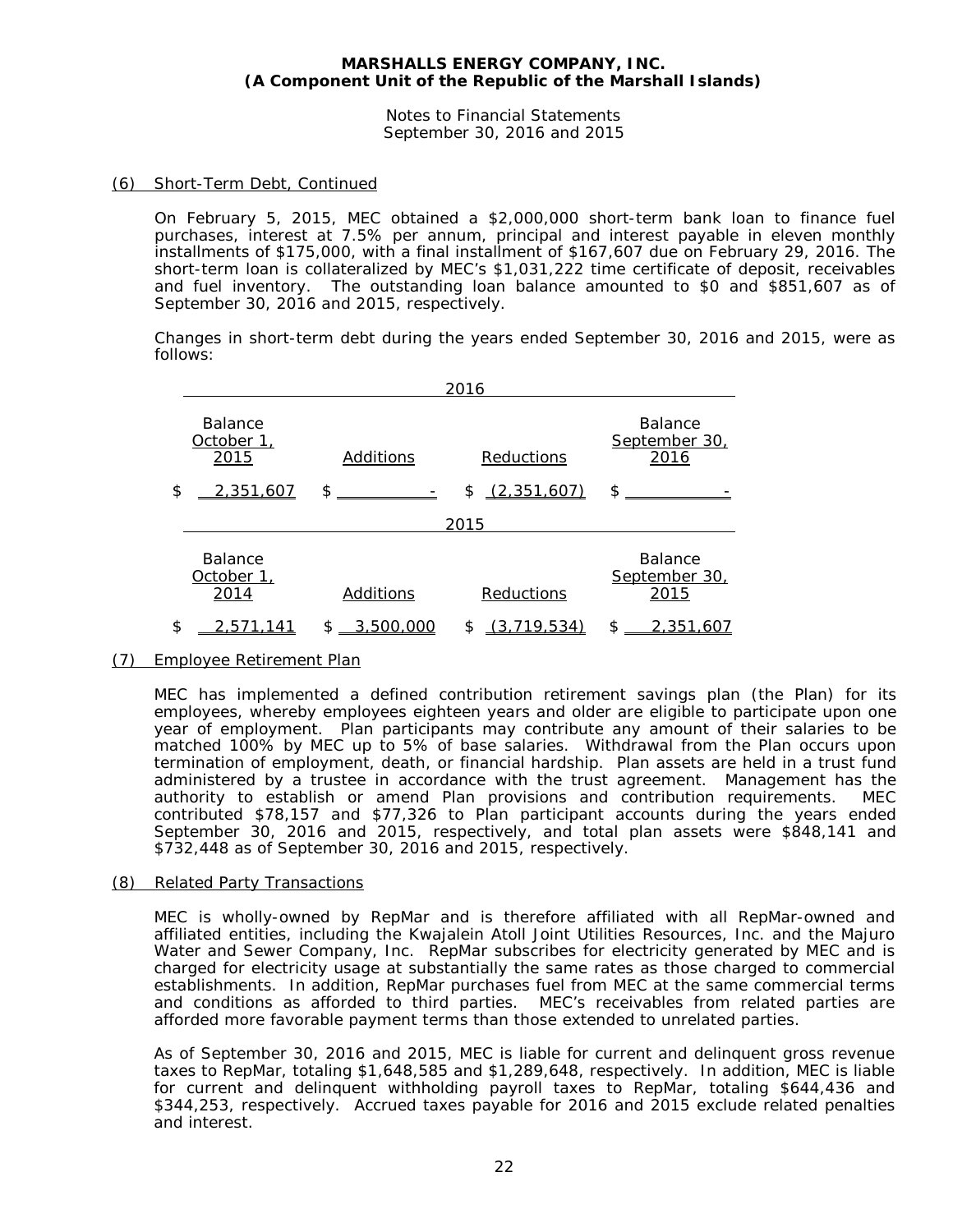#### Notes to Financial Statements September 30, 2016 and 2015

# (8) Related Party Transactions, Continued

A summary of related party transactions for the years ended September 30, 2016 and 2015, and the related receivable and payable balances as of September 30, 2016 and 2015, are as follows:

|                                                                                                                                                                                      | 2016                                                                      |    |                                                   |                |                                                                   |                                                                  |
|--------------------------------------------------------------------------------------------------------------------------------------------------------------------------------------|---------------------------------------------------------------------------|----|---------------------------------------------------|----------------|-------------------------------------------------------------------|------------------------------------------------------------------|
|                                                                                                                                                                                      | Revenues                                                                  |    | Expenses                                          |                | <b>Receivables</b>                                                | <b>Payables</b>                                                  |
| RepMar<br>Kwajalein Atoll Joint Utilities Resources, Inc.<br>Majuro Water and Sewer Company, Inc.<br>Marshall Islands Social Security Administration<br>Majuro Resort, Inc.<br>Other | \$<br>2,446,969<br>2,695,738<br>406,417<br>29.919<br>389,004<br>2,013,580 | \$ | 775,112<br>14,182<br>251,898<br>46,203<br>258,323 | $\mathfrak{L}$ | 705,480<br>2,337,201<br>2,150,472<br>4,436<br>487,589<br>369,381  | \$451,651<br>50,000<br>10,858<br>113,831<br>413<br><u>16,412</u> |
|                                                                                                                                                                                      | \$<br>7.981.627                                                           |    | \$1.345.718<br>2015                               | \$             | 6.054.559                                                         | \$643,165                                                        |
|                                                                                                                                                                                      |                                                                           |    |                                                   |                |                                                                   |                                                                  |
|                                                                                                                                                                                      | Revenues                                                                  |    | Expenses                                          |                | Receivables                                                       | <b>Payables</b>                                                  |
| RepMar<br>Kwajalein Atoll Joint Utilities Resources, Inc.<br>Majuro Water and Sewer Company, Inc.<br>Marshall Islands Social Security Administration<br>Majuro Resort, Inc.<br>Other | \$<br>2,669,161<br>3,220,336<br>391,656<br>36,204<br>435,766<br>1,853,054 | \$ | 903,608<br>580<br>244,182<br>44,054<br>227,750    | \$             | 409,545<br>2,294,338<br>1,832,052<br>12,674<br>370,947<br>303,790 | \$451,651<br>2,475<br>114,108<br>1,945<br>24,152                 |
|                                                                                                                                                                                      | \$<br>8.606.177                                                           |    | \$1,420,174                                       | \$             | 5.223.346                                                         | \$594.331                                                        |

The allowance for uncollectable accounts pertaining to receivables from affiliates amounted to \$2,595,559 and \$2,157,216 as of September 30, 2016 and 2015, respectively.

During the years ended September 30, 2016 and 2015, MEC received operating subsidies from RepMar as follows:

|                                                              | 2016                            | 2015                                    |
|--------------------------------------------------------------|---------------------------------|-----------------------------------------|
| Outer islands solar<br>Jaluit operations<br>Wotje operations | \$347,200<br>297,600<br>297,600 | $\qquad \qquad -$<br>237,584<br>237,584 |
|                                                              | \$942,400                       | \$475,168                               |

The outer islands solar subsidy is restricted for the purpose of funding the gap in the solar tariff in order for MEC to maintain solar units in the outer islands. During the year ended September 30, 2016, MEC incurred maintenance expenses associated with the outer islands solar units of \$84,892. Accordingly, the remaining amount of \$262,308 is restricted within net position.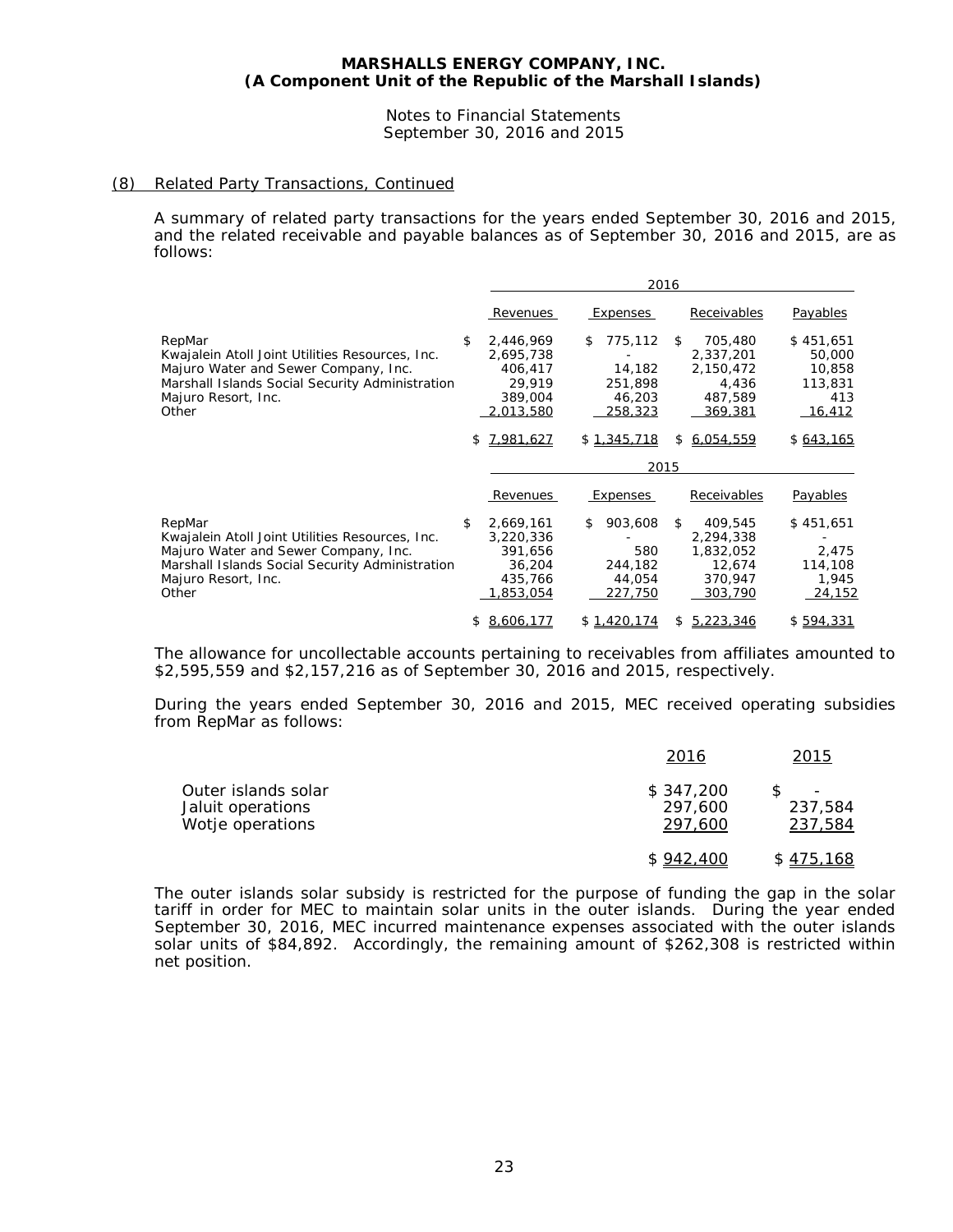Notes to Financial Statements September 30, 2016 and 2015

# (8) Related Party Transactions, Continued

On July 6, 2015, the Government of Japan and RepMar concluded a grant agreement for Non-Project Grant Aid in the amount of JPY100,000,000 with MEC as the ultimate grantee. The purpose of the Grant is to assist in the supply of petroleum fuel to MEC and mitigating the social and economic difficulties caused by volatile and sustained high oil prices. The Grant was paid directly by the Government of Japan through an independent procurement agent to MEC's fuel supplier. MEC received the equivalent gallons of fuel from the supplier in the amount of \$726,263. As part of the agreement, MEC was required to establish a counterpart fund with RepMar in the amount of \$275,952 no later than July 5, 2018. During the year ended September 30, 2016, MEC contributed \$183,968 to RepMar for the purpose of establishing this required fund.

On October 26, 2015, RepMar entered into a sub-grant agreement with the International Union for Conservation of Nature and Natural Resources, in which the Ministry of Resources and Development will manage all the necessary works needed to facilitate the implementation of the MEC and KAJUR Power Plants Fuel and Waste Oil Management System Upgrade Phase 1. During the year ended September 30, 2016, MEC received \$50,000 under this grant agreement; however, MEC has yet to incur any expenditures associated with this grant. Accordingly, the amount of \$50,000 is restricted within net position.

# (9) Commitment and Contingencies

# **Commitment**

MEC purchases petroleum products from Winson Oil International (HK) Ltd. (Winson) on a consignment basis whereby Winson continues to hold ownership and title to the product while it is held in storage at the MEC terminal storage tanks. Title and risk on the product remains with Winson until the product passes the boundary of the MEC terminal. The value of consignment petroleum products as of September 30, 2016 and 2015 amounted to \$2,121,022 and \$4,613,792, respectively. MEC assumes responsibility for the proper and safe storage/handling of the product while under MEC storage. However, MEC carries insurance coverage on such consignment inventories.

# **Contingencies**

The accompanying financial statements have been prepared in conformity with accounting principles generally accepted in the United States of America, which contemplates the continuation of MEC as a going concern. Management acknowledges that it is currently dependent on RepMar for cash subsidies to fund operations and on its affiliates to pay for actual services rendered in order to maintain MEC as a going concern. Should RepMar and its affiliates choose to discontinue cash subsidies and payment for services rendered, MEC management may have to consider alternative measures including, among other possibilities, an increase in electricity and fuel rates to maintain MEC as a going concern.

MEC is a party to several legal proceedings arising from its operations; however, no provision for any liability was made in the accompanying financial statements due to the uncertainty of the legal proceeding outcomes. Although financial exposure has yet to be determined, MEC's management believes that the provision for any liability will be minimal.

MEC is in the process of developing and implementing plans and systems to ensure effective waste oil management and environmental protection. MEC's management believes that no provision for any liability, if any, that may arise from this matter is required to be reflected in the accompanying financial statements.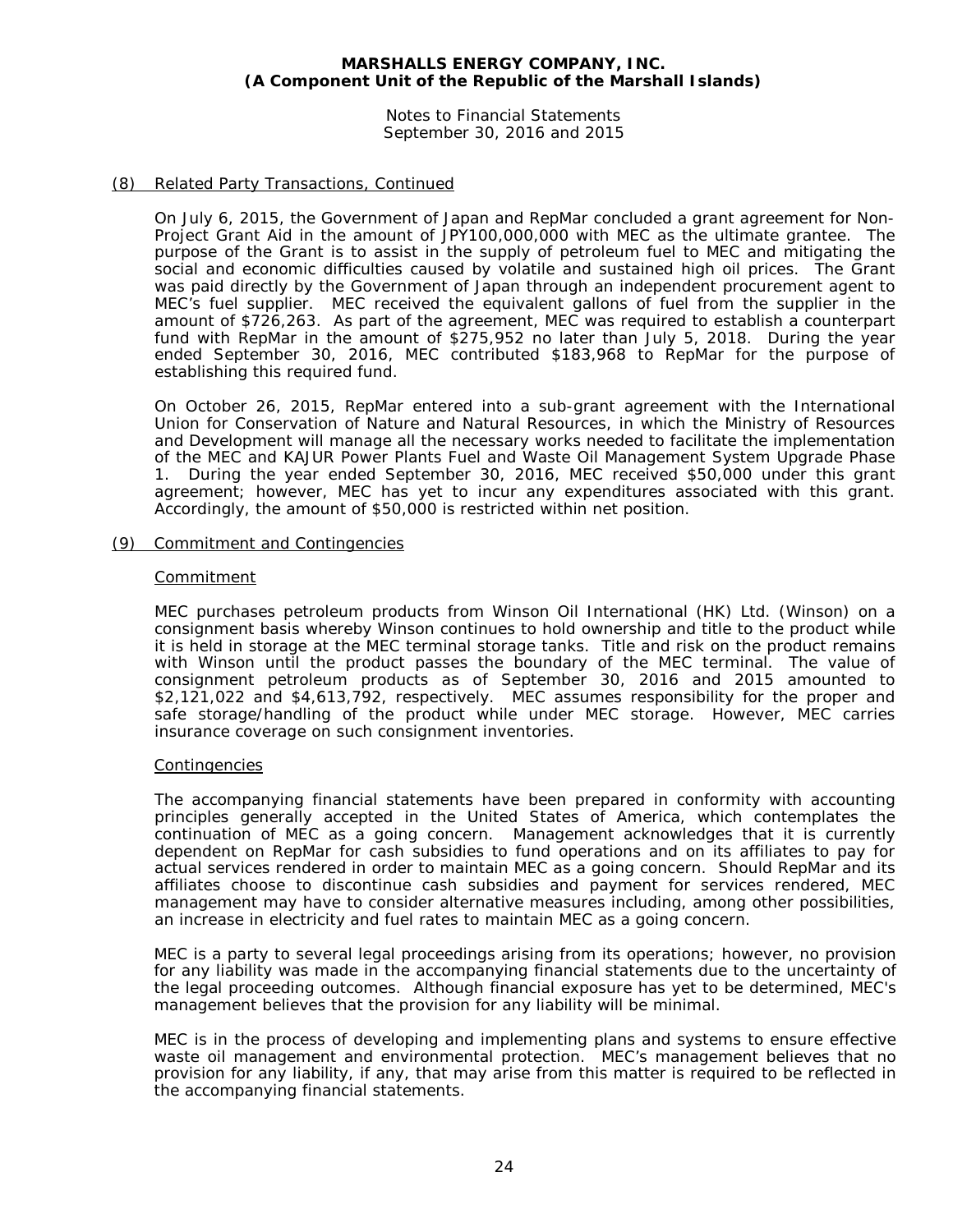Notes to Financial Statements September 30, 2016 and 2015

# (10) Risk Management

MEC is exposed to various risks of loss related to torts; theft of, damage to, and destruction of assets; errors and omissions; injuries to employees; and natural disasters. MEC has elected to purchase commercial insurance from independent third parties for the risks of loss to which it is exposed. Settled claims from these risks have not exceeded commercial insurance coverage for the past three years.

Insurance proceeds of \$3,410,336 received in 2007 for fire damage to MEC's power plant building and engines were recorded net of estimated repair costs. Accrued remaining building and engine repairs amounted to \$300,000 at September 30, 2016 and 2015.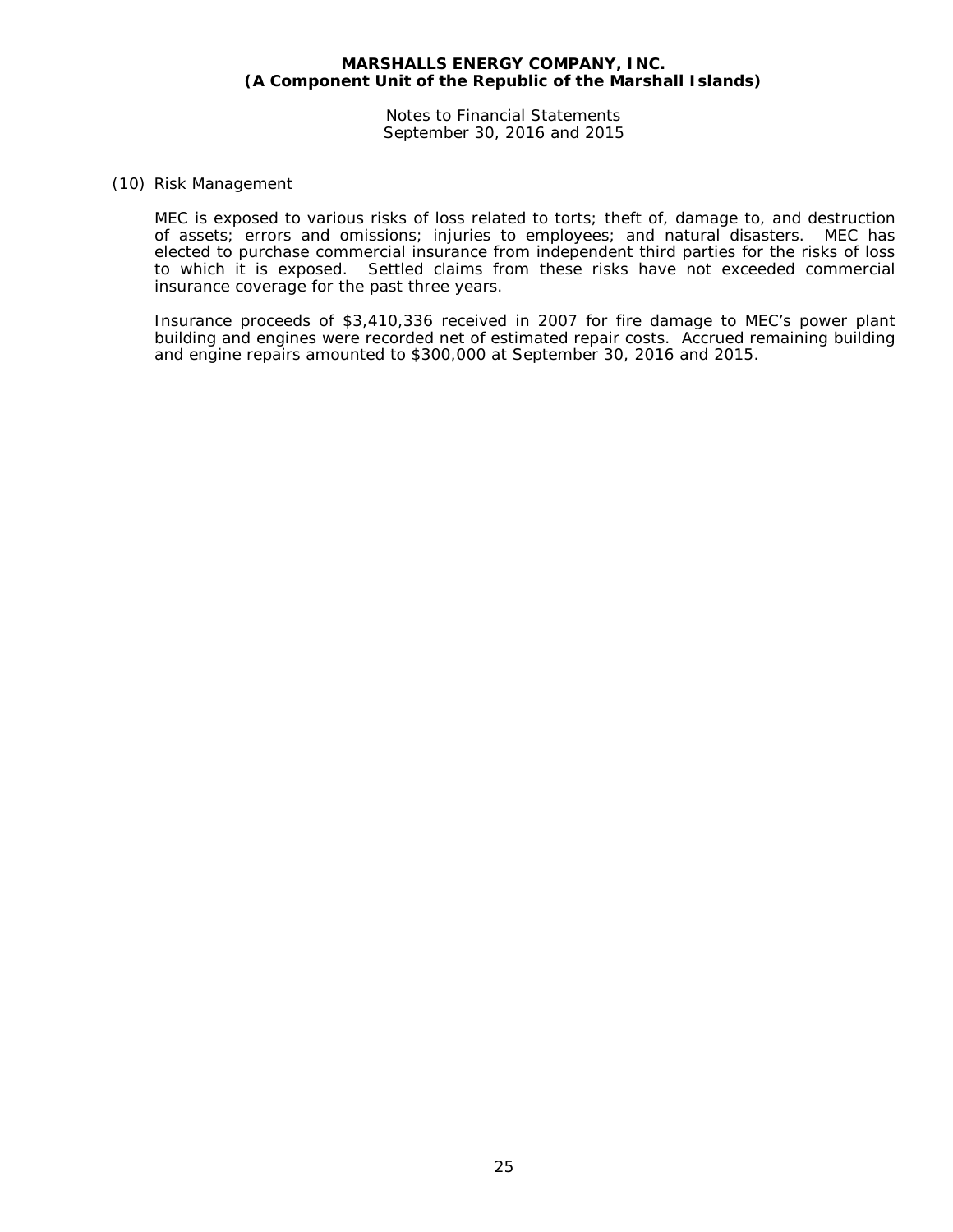Schedule of Revenues, Expenses and Changes in Net Position by Division Year Ended September 30, 2016

|                                          | Generation      | Distribution             | Tank Farm                           | Jaluit        | Wotje                        | Solar                    | MEC Gas                            | Admin.            | <b>TOTAL</b>     |
|------------------------------------------|-----------------|--------------------------|-------------------------------------|---------------|------------------------------|--------------------------|------------------------------------|-------------------|------------------|
| Operating revenues:                      |                 |                          |                                     |               |                              |                          |                                    |                   |                  |
| Fuel, propane and lube sales             | \$              | $\mathcal{S}$            | 11,024,396 \$<br>$\mathbf{\hat{S}}$ | 8,070 \$      | 2,189                        | $\mathbf{s}$<br>٠        | 711,838<br>$\mathbf{\hat{S}}$      | $\mathsf{s}$      | 11,746,493<br>\$ |
| Cost of sales                            |                 |                          | 9,456,324                           |               |                              | $\overline{\phantom{a}}$ | 424,308                            |                   | 9,880,632        |
| Gross profit on sales                    | ÷               | $\sim$                   | 1,568,072                           | 8,070         | 2,189                        | $\sim$                   | 287,530                            | $\sim$            | 1,865,861        |
| Electric and service billings            | 17,019,673      | ÷.                       | $\sim$                              | 139,354       | 87,635                       | 167,586                  | ÷.                                 | ٠                 | 17,414,248       |
| Service and other income                 |                 | 40,277                   | 46,240                              | 15,230        | 821                          | ٠                        | 2,140                              | 181,710           | 286,418          |
| Less provision for doubtful accounts     | (283, 894)      | $\overline{\phantom{a}}$ | $\sim$                              | $\sim$        | ٠                            |                          | $\sim$                             | (77, 808)         | (361, 702)       |
| Total electricity sales and other income | 16,735,779      | 40,277                   | 46,240                              | 154,584       | 88,456                       | 167,586                  | 2,140                              | 103,902           | 17,338,964       |
| Total net operating revenue              | 16,735,779      | 40,277                   | 1,614,312                           | 162,654       | 90.645                       | 167,586                  | 289.670                            | 103,902           | 19,204,825       |
| Operating expenses:                      |                 |                          |                                     |               |                              |                          |                                    |                   |                  |
| Advertising                              | 462             | ٠                        | $\sim$                              | ٠             | ٠                            |                          | $\overline{\phantom{a}}$           | 8,394             | 8,856            |
| Auto POL and maintenance                 | 27.207          | 83,250                   | 5.579                               | 110           | 4,239                        | 11.054                   | 4,228                              | 36,714            | 172,381          |
| Bank charges                             | ÷.              | ×                        | ÷                                   | ÷             | ÷                            | 30                       | ÷                                  | 42,104            | 42,134           |
| Communications                           | 22,401          | 22.920                   | 723                                 | 1,140         | 1,330                        | 470                      | 429                                | 56,391            | 105,804          |
| Depreciation and amortization            | 889.643         | 65.492                   | 13.446                              | 2,754         | 3,449                        | 74,028                   | 29.890                             | 164,534           | 1,243,236        |
| Donations                                | 212             | 571                      | 2,550                               |               |                              |                          | 200                                | 17,137            | 20,670           |
| Entertainment                            | 378             | 212                      | 957                                 | 1,183         | 789                          | $\overline{2}$           | ÷.                                 | 31,377            | 34,898           |
| Equipment rental                         | 19,808          | 1,050                    | 14,300                              | ÷.            | 1,800                        | 5                        |                                    | 109               | 37,072           |
| Freight and handling                     | 115,283         | 37.657                   | 21,810                              | 1.046         | 11.590                       | 671                      |                                    | 2,019             | 190,076          |
| Fuel and lubes                           | 6,765,328       | ÷.                       | 36,365                              | 81,843        | 91,152                       |                          |                                    | ٠                 | 6,974,688        |
| Gross revenue tax                        | $\sim$          | 1,208                    | 331,899                             | 707           | 79                           | ٠                        | 21.419                             | 3,625             | 358,937          |
| Import tax                               | 76.010          | (624)                    | ÷.                                  |               | ÷                            |                          | ÷                                  | 8,208             | 83,594           |
| Insurance                                | 150.518         | 36,269                   | 56.632                              | 5.498         | 6.443                        | 10.048                   | 2.808                              | 42,086            | 310,302          |
| Lease rental                             | 319             | ×                        | ٠                                   | 9,482         | 4,153                        | ٠                        | $\overline{\phantom{a}}$           | 14,790            | 28,744           |
| Membership and other fees                | 3,775           | 277                      |                                     |               |                              |                          |                                    | 79,422            | 83,474           |
| Office                                   | 263,102         | 5,433                    | 26,694                              | 1,886         | 3,540                        | 1,109                    | 808                                | 57,967            | 360,539          |
| Professional and consulting fees         | $\sim$          | ٠                        | ÷.                                  |               | ٠                            | $\sim$                   | 647                                | 9,863             | 10,510           |
| Repairs and maintenance                  | 633,655         | 301,381                  | 18,416                              | 13,395        | 30,510                       | 92,791                   | 3,946                              | 26,446            | 1,120,540        |
| Safety and uniforms                      | 25,825          | 443                      | ÷                                   |               |                              | ÷.                       |                                    | 118               | 26,386           |
| Salaries, wages and benefits             | 1,247,684       | 585,560                  | 124,895                             | 167,540       | 127,339                      | 114,181                  | 36,484                             | 1,009,694         | 3,413,377        |
| Security services                        | 15,679          | ÷.                       | 41,335                              |               |                              | ٠                        | 7,127                              | 5,842             | 69,983           |
| Staff training<br>Travel                 | 3.670<br>59.894 | ۰.                       | ÷.<br>19.916                        | ÷.<br>1.990   | ٠                            | ٠                        | $\mathcal{L}_{\mathcal{A}}$<br>663 | 43,205            | 46,875           |
|                                          |                 | 25,091                   |                                     |               | 8,151                        | 5,345                    |                                    | 61,995            | 183,045          |
| Utility                                  | 2,167           | 1,203                    | 537                                 | 9,031         | $\sim$                       | $\Delta$                 | $\sim$                             | 88,526            | 101,464          |
| Total operating expenses                 | 10,323,020      | 1,167,393                | 716,054                             | 297,605       | 294,564                      | 309,734                  | 108,649                            | 1,810,566         | 15,027,585       |
| Operating income (loss)                  | 6,412,759       | (1, 127, 116)            | 898,258                             | (134, 951)    | (203, 919)                   | (142, 148)               | 181,021                            | (1, 706, 664)     | 4,177,240        |
| Nonoperating income (expense):           |                 |                          |                                     |               |                              |                          |                                    |                   |                  |
| RepMar subsidy                           |                 |                          |                                     | 297,600       | 297,600                      | 347,200                  |                                    |                   | 942,400          |
| Other grants                             | 1,695,382       |                          |                                     |               |                              |                          |                                    |                   | 1,695,382        |
| Interest expense                         |                 |                          |                                     |               |                              |                          |                                    | (307, 905)        | (307, 905)       |
|                                          | 1,695,382       | $\overline{\phantom{a}}$ |                                     | 297,600       | 297,600                      | 347.200                  |                                    | (307, 905)        | 2,329,877        |
|                                          | 8,108,141       | (1, 127, 116)<br>\$      | 898,258<br>-8                       | 162.649<br>\$ | 93,681<br>$\mathbf{\hat{s}}$ | 205.052                  | 181.021<br>\$                      | (2.014.569)<br>ŝ. | 6.507.117        |
| Change in net position                   |                 |                          |                                     |               |                              |                          |                                    |                   |                  |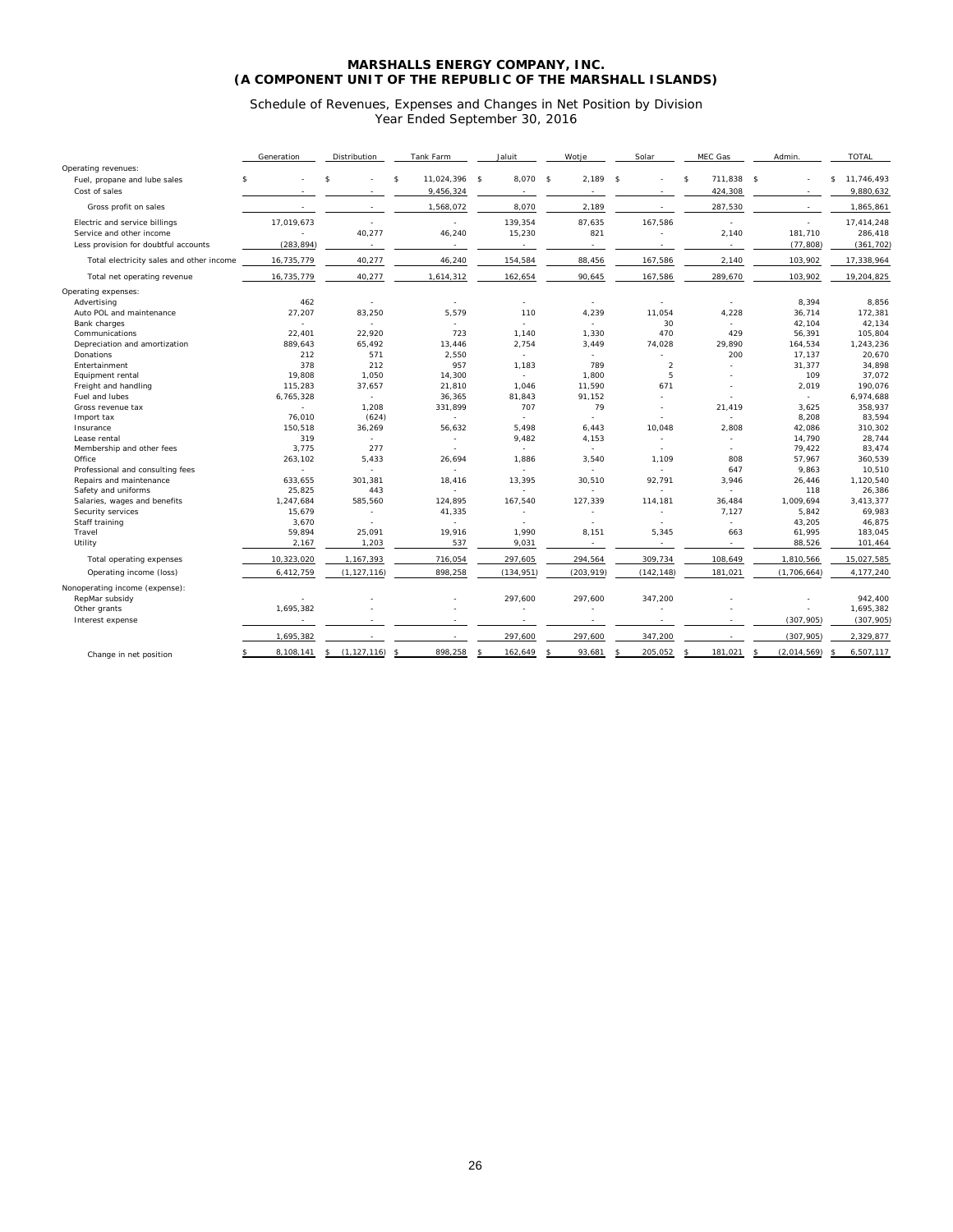

Deloitte & Touche LLP 361 South Marine Corps Drive Tamuning, GU 96913 USA

Tel: +1 (671) 646-3884 Fax: +1 (671) 649-4265

www.deloitte.com

# **INDEPENDENT AUDITORS' REPORT ON INTERNAL CONTROL OVER FINANCIAL REPORTING AND ON COMPLIANCE AND OTHER MATTERS BASED ON AN AUDIT OF FINANCIAL STATEMENTS PERFORMED IN ACCORDANCE WITH** *GOVERNMENT AUDITING STANDARDS*

Board of Directors Marshalls Energy Company, Inc.:

We have audited, in accordance with auditing standards generally accepted in the United States of America and the standards applicable to financial audits contained in *Government Auditing Standards,* issued by the Comptroller General of the United States, the financial statements of the Marshalls Energy Company, Inc. (MEC), which comprise the statement of net position as of September 30, 2016, and the related statements of revenues, expenses, and changes in net position and of cash flows for the year then ended, and the related notes to the financial statements, and have issued our report thereon dated April 19, 2017.

# **Internal Control Over Financial Reporting**

In planning and performing our audit of the financial statements, we considered MEC's internal control over financial reporting (internal control) to determine the audit procedures that are appropriate in the circumstances for the purpose of expressing our opinion on the financial statements, but not for the purpose of expressing an opinion on the effectiveness of MEC's internal control. Accordingly, we do not express an opinion on the effectiveness of MEC's internal control.

A *deficiency in internal control* exists when the design or operation of a control does not allow management or employees, in the normal course of performing their assigned functions, to prevent, or detect and correct, misstatements on a timely basis. A *material weakness* is a deficiency, or a combination of deficiencies, in internal control, such that there is a reasonable possibility that a material misstatement of the entity's financial statements will not be prevented, or detected and corrected on a timely basis. A *significant deficiency* is a deficiency, or a combination of deficiencies, in internal control that is less severe than a material weakness, yet important enough to merit attention by those charged with governance.

Our consideration of internal control was for the limited purpose described in the first paragraph of this section and was not designed to identify all deficiencies in internal control that might be material weaknesses or significant deficiencies and therefore, material weaknesses or significant deficiencies may exist that were not identified. We did identify certain deficiencies in internal control described in the accompanying Schedule of Findings and Responses as item 2016-001 that we consider to be material weaknesses.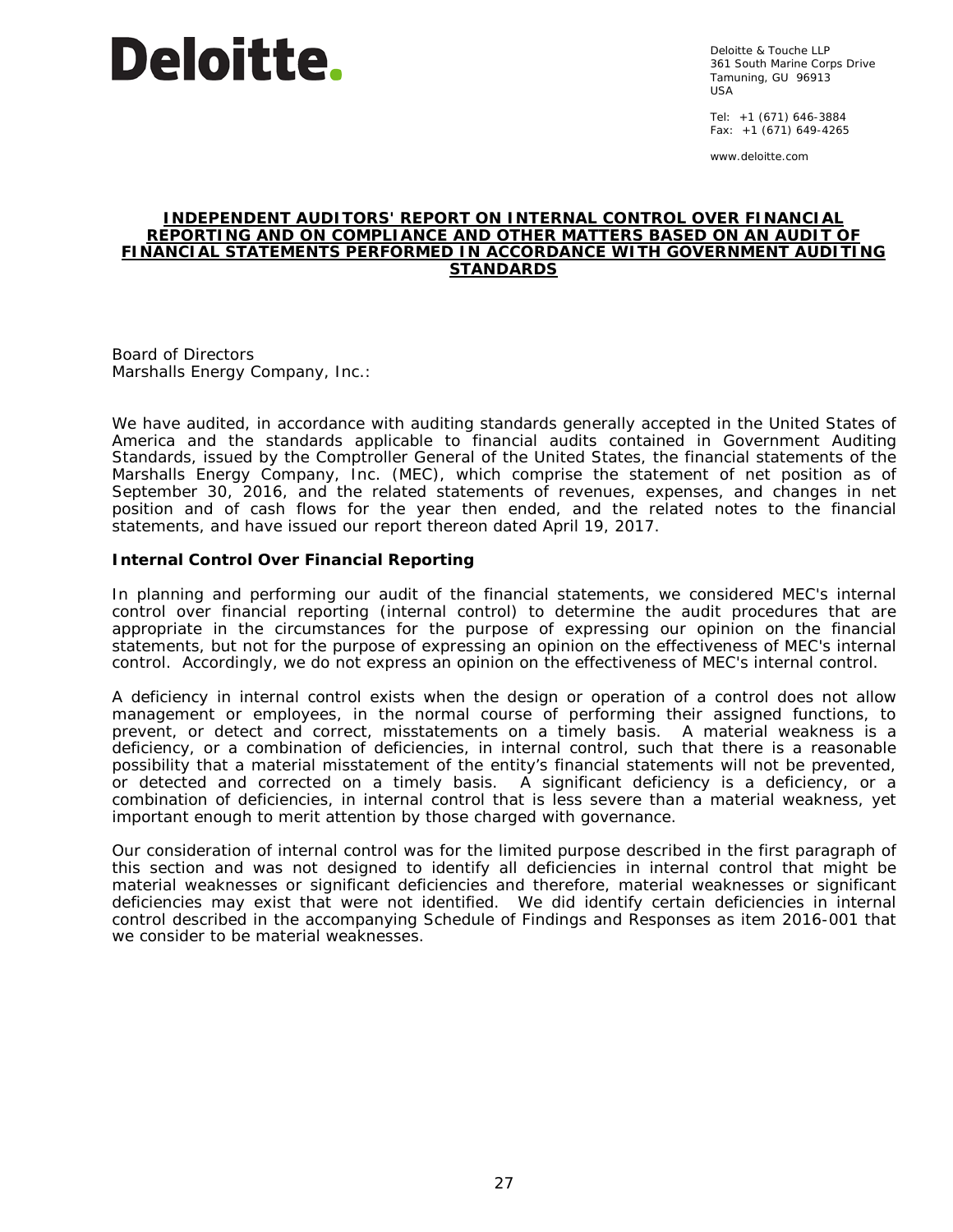# Deloitte.

# **Compliance and Other Matters**

As part of obtaining reasonable assurance about whether MEC's financial statements are free of material misstatement, we performed tests of its compliance with certain provisions of laws, regulations, contracts, and grant agreements, noncompliance with which could have a direct and material effect on the determination of financial statement amounts. However, providing an opinion on compliance with those provisions was not an objective of our audit, and accordingly, we do not express such an opinion. The results of our tests disclosed instances of noncompliance or other matters that are required to be reported under *Government Auditing Standards* and which are described in the accompanying Schedule of Findings and Responses as items 2016-002 through 2016-004.

# **MEC's Response to Findings**

MEC's responses to the findings identified in our audit are described in the accompanying Schedule of Findings and Responses. MEC's responses were not subjected to the auditing procedures applied in the audit of the financial statements and, accordingly, we express no opinion on them.

# **Purpose of this Report**

The purpose of this report is solely to describe the scope of our testing of internal control and compliance and the results of that testing, and not to provide an opinion on the effectiveness of the entity's internal control or on compliance. This report is an integral part of an audit performed in accordance with *Government Auditing Standards* in considering the entity's internal control and compliance. Accordingly, this communication is not suitable for any other purpose.

Jacke

April 19, 2017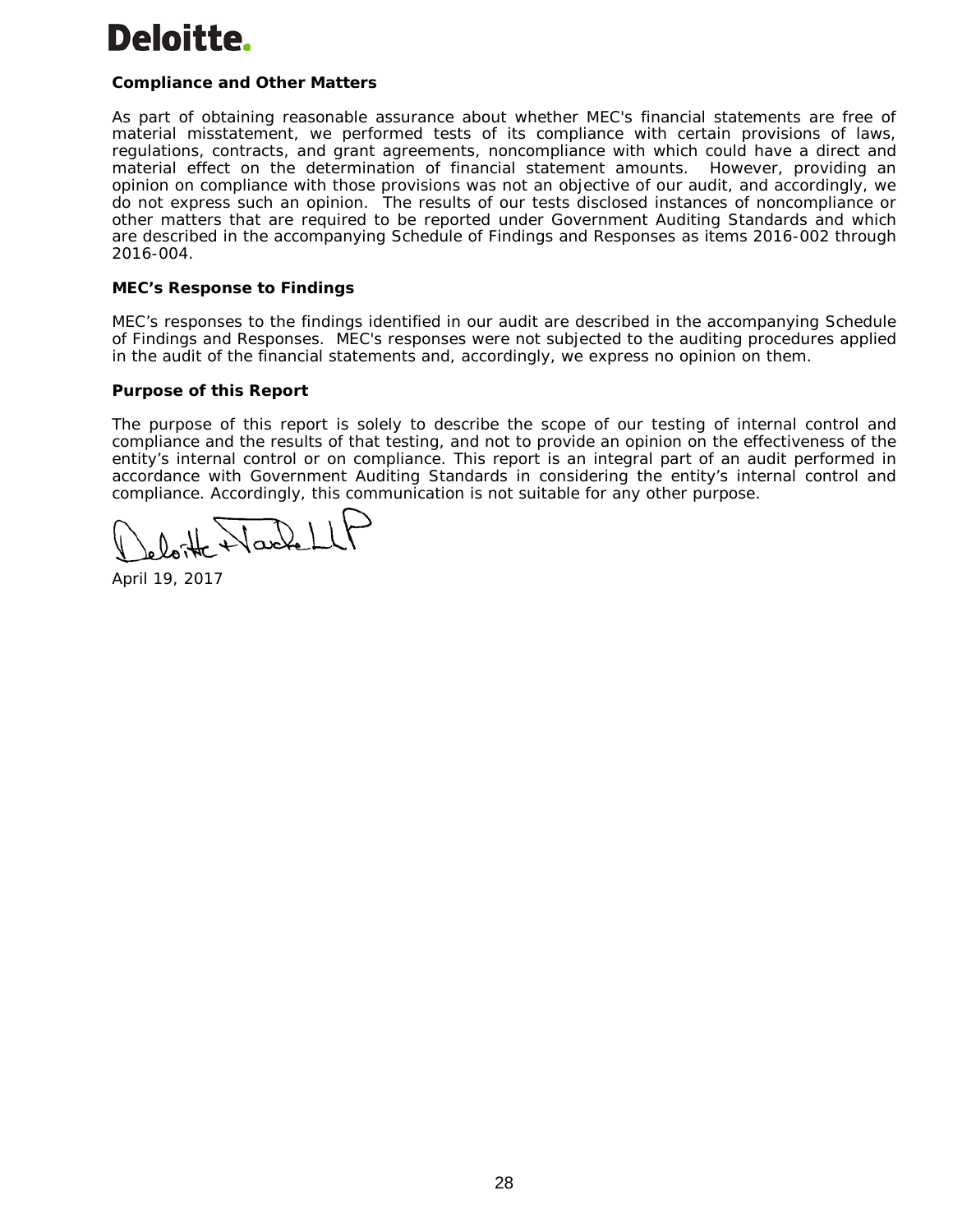Schedule of Findings and Responses Year Ended September 30, 2016

Finding No. 2016-001

# Construction-in-Progress

Criteria: Adequate internal control policies and procedures should be established to require proper monitoring of labor hours allocated to the construction of Deutz engine No. 7.

Condition: Numbers of hours allocated to the construction of Deutz engine No. 7 are not supported by adequate time records.

Cause: The cause of the above condition is a lack of established internal control policies and procedures pertaining to time record keeping related to the construction of Deutz engine No.7.

Effect: The effect of the above condition is uncertainty as to the appropriateness of the amount of salaries and wages initially capitalized.

Recommendation: We recommend that management adopt policies and procedures pertaining to the capitalization of salaries and wages allocated to the construction of Deutz engine No.7.

Prior Year Status: Recommendation concerning management to adopt policies and procedures pertaining to the capitalization of salaries and wages allocated to the construction of Deutz engine No.7, was reported as a finding in the audit of MEC for fiscal year 2015.

Auditee Response and Corrective Action Plan: Daily records are being maintained at the power plant indicating hours worked on respective engines. However, at time of timesheet preparation, proper coding to the respective engines were not entered and hence man-hours for engine#7 were not properly recorded. Since work had started back in 2012 and no formal method of tracking man-hours was established, management had to give its best realistic estimate on man-hours worked on engine#7.

In the absence of formal method of record keeping, the method used was to first identify employees who worked on  $#7$ , and after a brief examination of the man-hours record in daily records, an estimate for hours worked per week was derived and reviewed by the CTO who made further changes depending on projects that were also happening at the time and determined a more realistic man-hours worked per employee on engine#7 and costs associated with that.

For future reporting, management will ensure that a formal method of record keeping of manhours is established and accurately recorded to ascertain appropriateness of capitalized amount.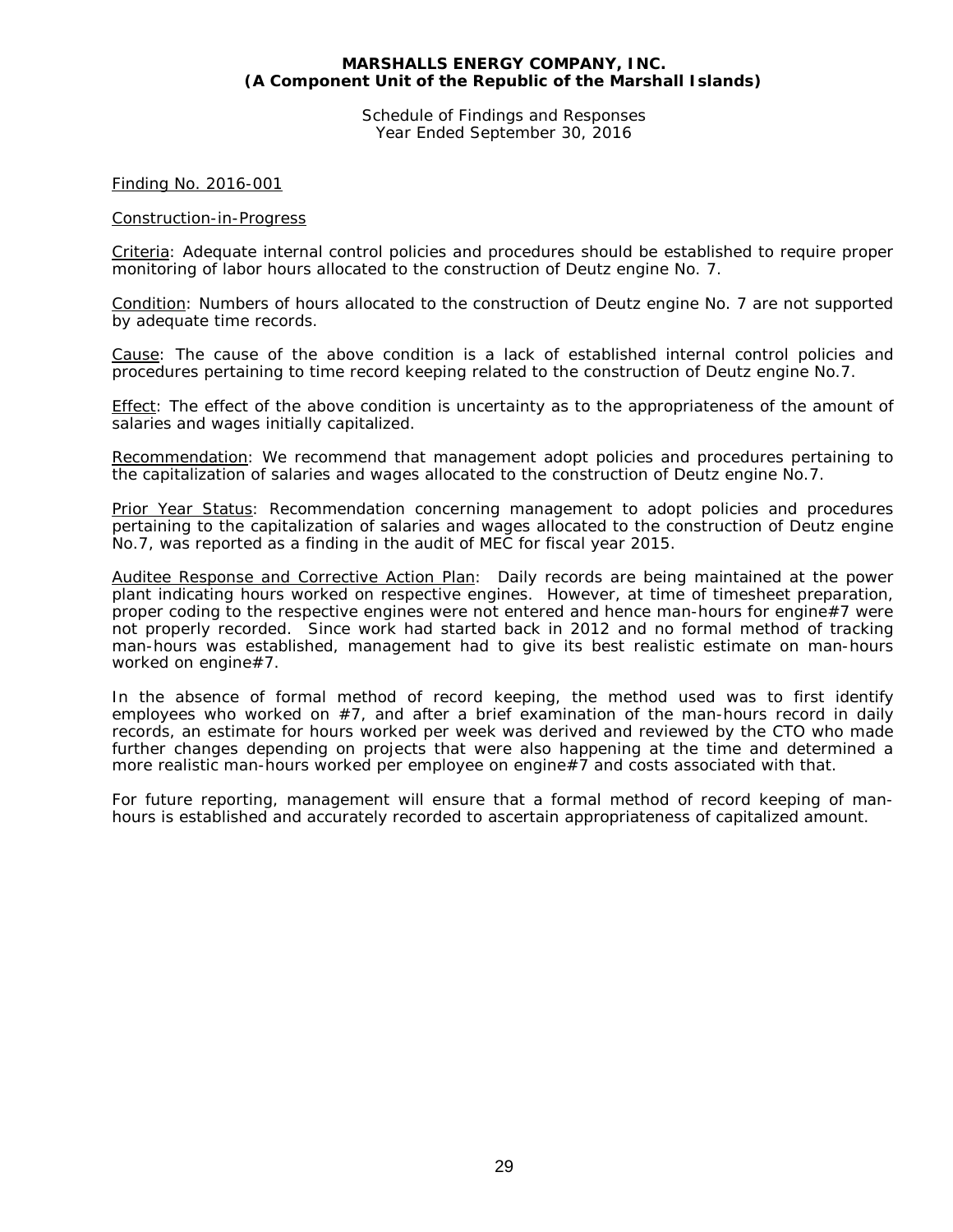Schedule of Findings and Responses, Continued Year Ended September 30, 2016

Finding No. 2016-002

# Local Noncompliance

Criteria: RepMar's Procurement Code states the following:

- (a) Section 124 unless otherwise authorized by law, all Government contracts shall be awarded by competitive sealed bidding.
- (b) Section 127 procurement of goods and services not exceeding \$25,000 may be made in accordance with small purchase procedures promulgated by RepMar's Policy Office. Small purchase procedures are those relatively simple and informal methods for securing services, supplies, or other property that do not cost more than \$25,000. RepMar's Ministry of Finance has previously declared that if small purchase procedures are used, price or rate quotations shall be obtained from an adequate number of qualified sources.
- (c) Section 128 a contract may be awarded for supply, service, or construction item without completion when it is determined in writing that there is only one source for the required supply, service, or construction them.

Condition: MEC does not have a formal procurement policy requiring documentation indicating the history of procurement to be maintained on file.

Cause: The cause of the above condition is the lack of established policies and procedures requiring documentation of procurement procedures to ensure compliance with RepMar's Procurement Code.

Effect: The effect of the above condition noncompliance with RepMar's Procurement Code.

Recommendation: We recommend that management establish policies and procedures in compliance with RepMar's Procurement Code.

Auditee Response and Corrective Action Plan: Following a legal opinion issued from the AG's office on July 7, 2016, indicating the applicability of the RMI Procurement Code to MEC under the SOE Act, MEC has since adopted the Procurement Code as it's guide to purchasing.

MEC recognizes the need to formally establish its own procurement policy tailored to the specialized needs of the industry. As of the date of this report, MEC's internal procurement policy is being developed by management and to be finalized and approved by the Board within the next fiscal year.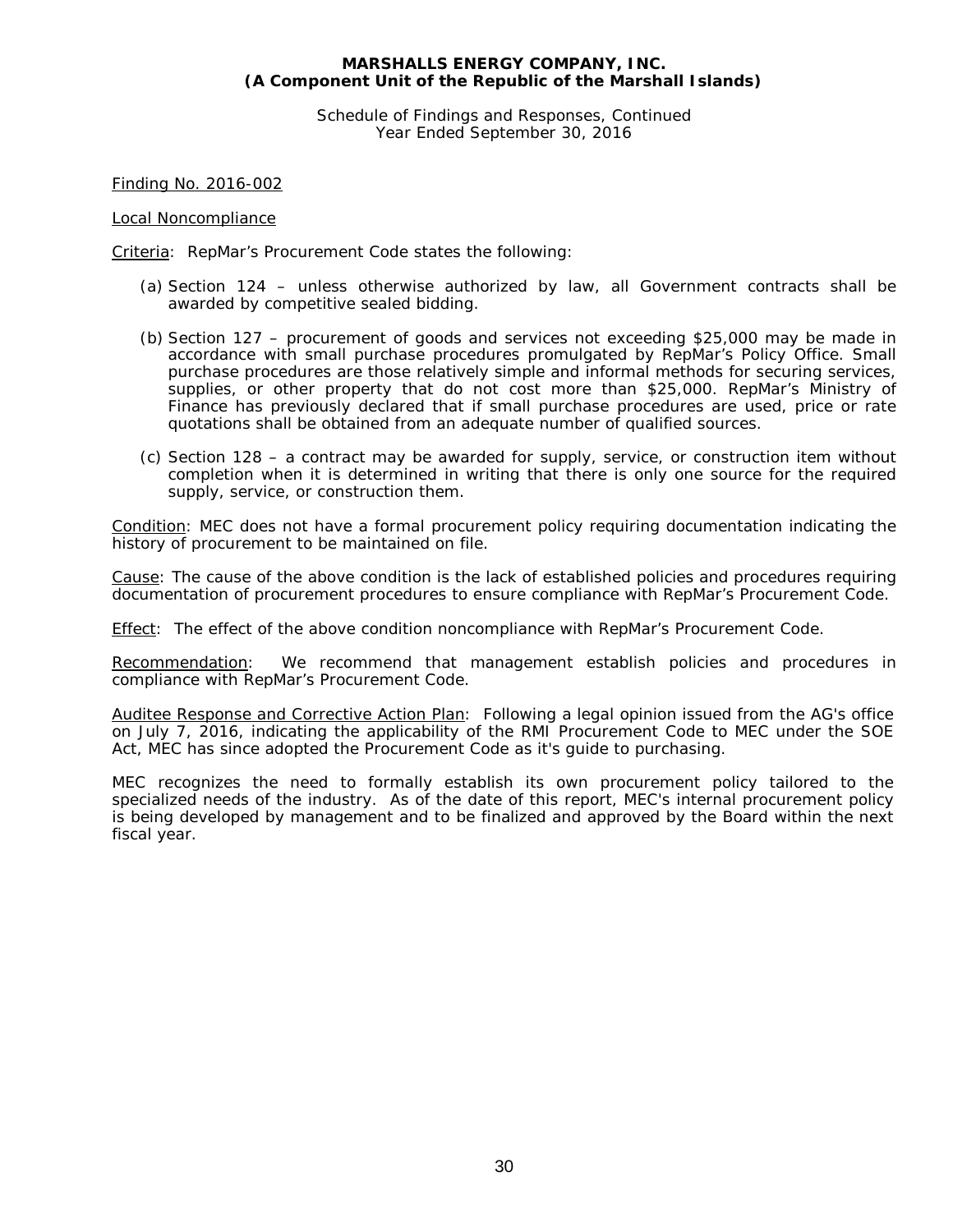Schedule of Findings and Responses, Continued Year Ended September 30, 2016

# Finding No. 2016-003

#### Local Noncompliance

Criteria: 48 MIRC Chapter 1, Income Tax Act of 1989, Section 105, states that the employer shall once every four (4) weeks or thirteen times per year, pay taxes withheld under Section 104 under Chapter 1. The employer shall, along with the taxes, within two (2) weeks following the preceding four (4) week period make a full, true and correct return showing all wages and salaries paid by the employer to the employees during the preceding four (4) week period and showing the tax due and withheld thereon as provided in Section 104 of the Chapter. Furthermore, Section 110 states that every business shall on or before the last day of the following the close of each quarter, pay the amount of tax imposed on gross revenues under Section 109 of the Chapter.

Condition: MEC filed and paid income taxes withheld for the year ended September 30, 2016 in a manner inconsistent with the criteria. Specifically, withholding taxes in the amount of \$300,183 for the year ended September 30, 2016 were not timely remitted. In addition, income taxes withheld in the amount of \$344,253 for previous years have not been paid. Furthermore, MEC filed and paid gross revenue taxes for the year ended September 30, 2016 in a manner inconsistent with the criteria. Specifically, gross revenue taxes in the amount of \$358,937 for the year ended September 30, 2016 were not timely remitted. In addition, gross revenue taxes from previous years in the amount of \$1,289,648 have not been paid.

Cause: The cause of the above condition is the lack of policies and procedures to monitor timely filing of returns and payment of withheld income taxes and gross revenue taxes.

Effect: The effect of the above condition is noncompliance with RepMar Income Tax Act of 1989, as amended.

Recommendation: We recommend that management establish policies and procedures to comply with the RepMar Income Tax Act of 1989, as amended.

Auditee Response and Corrective Action Plan: MEC understands this noncompliance. The reason for the nonpayment of taxes is an effort to address MWSC's increasing accounts receivable balance, which amounted to \$2.1 million as of September 30, 2016, via an offsetting exercise to reduce each party's liabilities. An exercise of this nature is not unprecedented. It previously resulted in an offset of \$2.3 million for outstanding obligations and accounts receivable between the GRMI, MEC, and MIR.

MEC is greatly concerned with the financial burden MWSC continues to impose as a result of its inability to meet its annual electric bill obligation and is trying all possible avenues to have the outstanding balance addressed.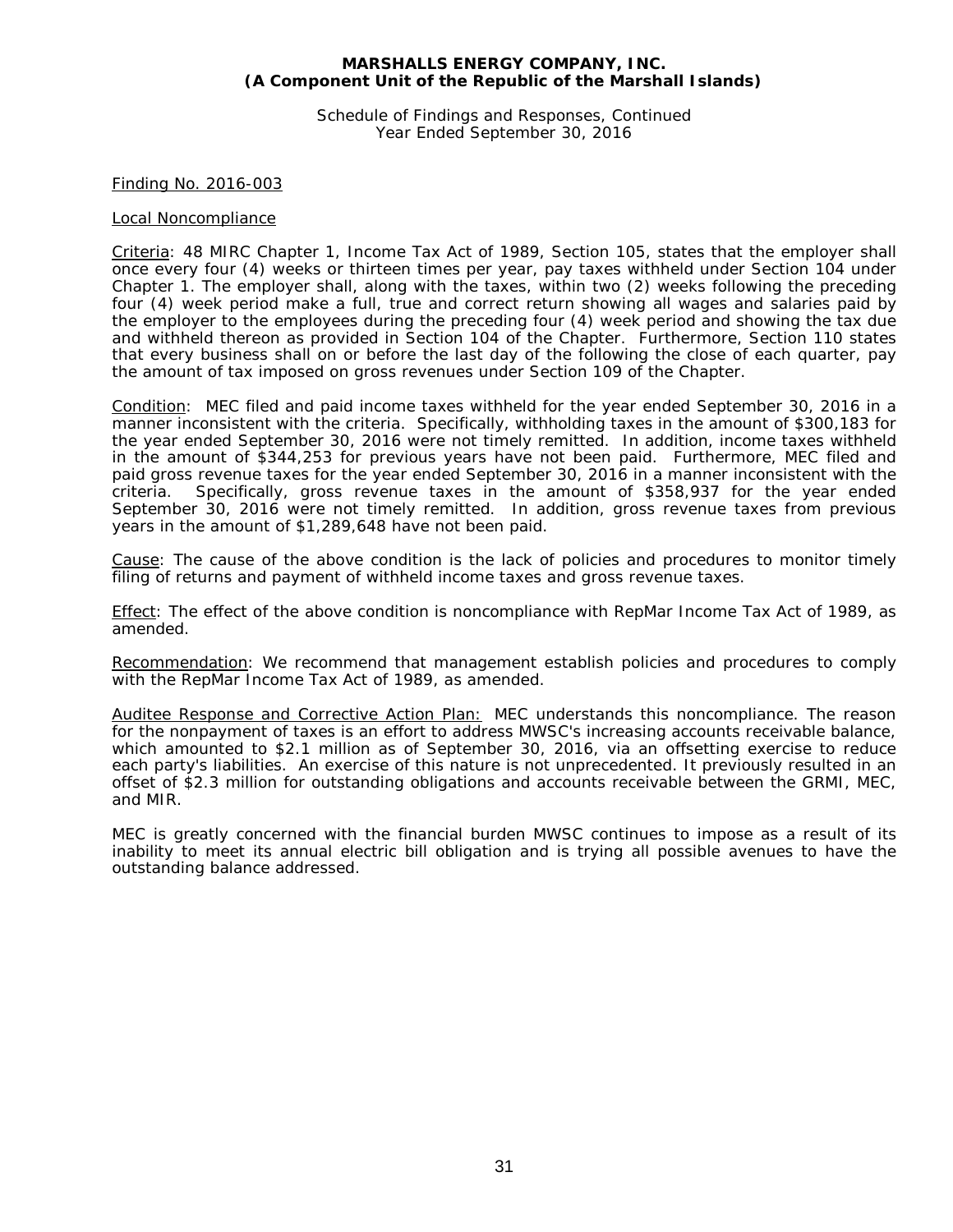Schedule of Findings and Responses, Continued Year Ended September 30, 2016

Finding No. 2016-004

#### Local Noncompliance

Criteria: Memorandum of Agreement between Ministry of Finance and MEC states that MEC shall provide the Secretary of Finance or his/her duly authorized representative, within the deadlines noted herein, the following reports:

- (a) Quarterly and Financial Status Report (FSR) indicating current budget, year to date expenditures, open encumbrances, and remaining budget balances for each sub-account budgeted.
- (b) Detailed expenditure report, balance sheet, income statement and narrative report.
- (c) Quarterly Progress Reports to be submitted within 15 days after the end of the quarter to which it applies. The report shall include accounting information and status of progress funded for each project funded under the Agreement. Quarterly reports shall be provided to the Secretary of Finance no later than 15 days after the quarters ending December 31, March 31, June 30 and September 30. The final FSR and Progress Report shall be provided to the Secretary of Finance within 45 days of the end of the fiscal year.

Condition: There were two MOA's entered into by MEC which require the above criteria. Copies of the above mentioned reports could not be provided.

Cause: The cause of the above condition is the lack of established policies and procedures requiring compliance with the criteria.

Effect: The effect of the above condition is noncompliance with the criteria.

Recommendation: We recommend that management establish policies and procedures to be in compliance with the Memorandum of Agreement.

Auditee Response and Corrective Action Plan: MEC agrees with this finding and will ensure policies and procedures are established to ensure compliance with Memorandum of Agreement.